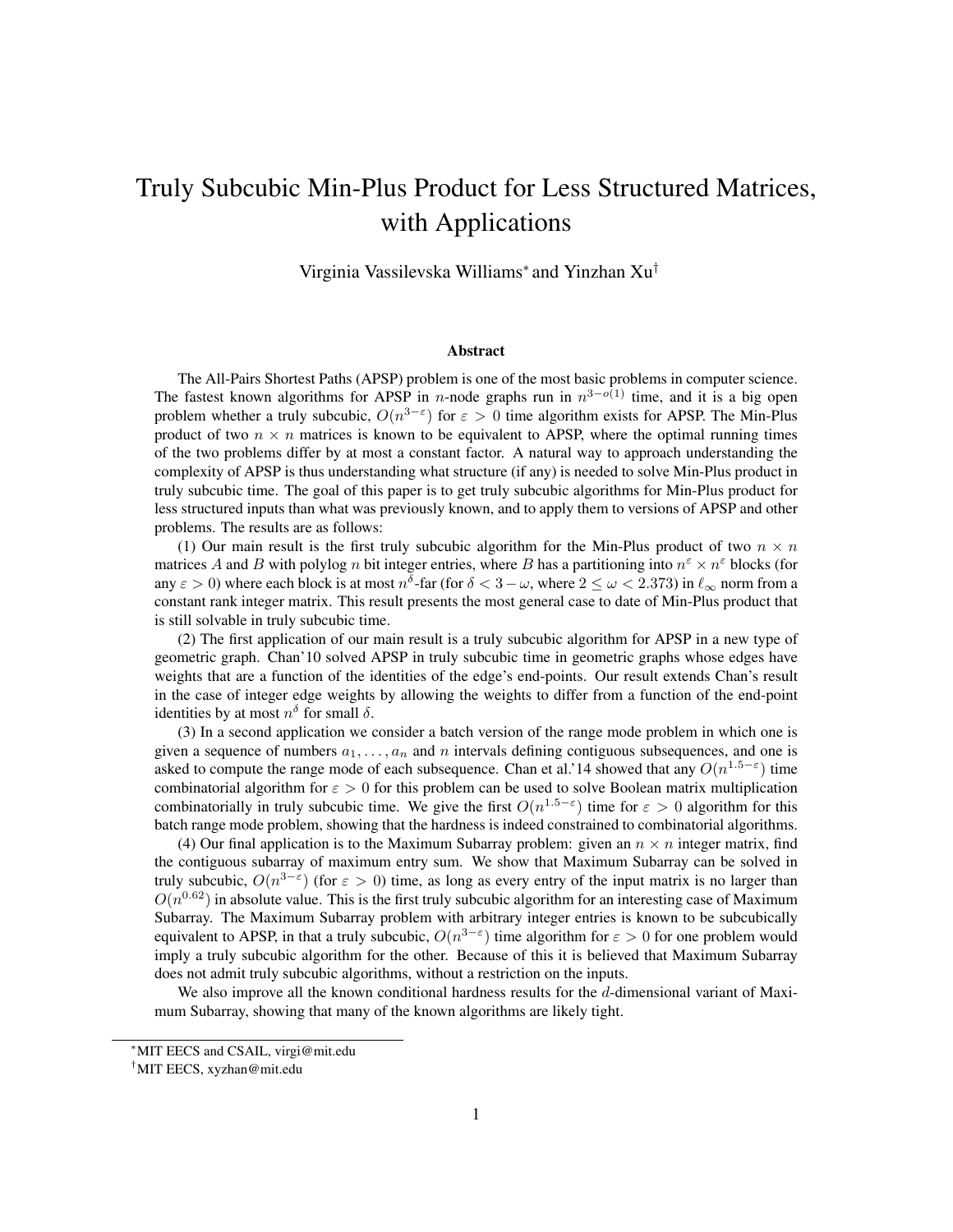### 1 Introduction

The All-Pairs Shortest Paths (APSP) problem is one of the most basic and well-studied problems in graph algorithms. Algorithms for APSP have been studied since the 1950s when the Floyd-Warshall algorithm achieved a running time of  $O(n^3)$  in *n*-vertex graphs. Over the next six decades, some improvements over the cubic running time were developed, culminating in the current fastest  $n^3/2^{\Theta(\sqrt{\log n})}$  time algorithm by Williams [28]. Unfortunately, no *truly subcubic*,  $O(n^{3-\epsilon})$  time for  $\epsilon > 0$  algorithm is known, and a hypothesis that such an algorithm does not exist for APSP has become prominent in the field of fine-grained complexity (see e.g. [25]).

The so called *Min-Plus* product of matrices A and B, defined as the matrix C with  $C_{i,j} = \min_k(A_{i,k} +$  $B_{k,i}$ ), is known to be asymptotically *equivalent* to APSP (see e.g. [12]) in the sense that a  $T(n)$  time algorithm for the Min-Plus product of two  $n \times n$  matrices implies an  $O(T(n))$  time algorithm for APSP in n-node graphs, and vice versa. Because of this equivalence, research on APSP algorithms typically involves studying the Min-Plus product directly.

A long line of research on APSP involves studying the Min-Plus product of structured matrices. The relationship between APSP and Min-Plus product extends to structured instances as well: Min-Plus product of structured matrices can be viewed as APSP in a structured layered graph with three layers. Conversely, in the case of graphs with integer weights but also in many other cases, APSP on structured instances is in truly subcubic time if Min-Plus product of an *arbitrary* matrix with a *structured* matrix (i.e. the graph's generalized adjacency matrix) is in truly subcubic time<sup>1</sup>.

Studying structured instances of Min-Plus product/APSP is important for two main reasons:

- As an approach towards truly subcubic APSP: *What structure, if any, is needed to solve APSP in truly subcubic time?*
- As an approach to solve other problems faster: APSP is a very versatile problem, and many other important problems that sometimes, on the face of it, seem to have nothing to do with shortest paths, can be reduced to APSP. Often, the instances that are produced in these reductions are actually structured, and one could exploit this structure to get faster algorithms.

In the 1990s, Alon, Galil and Margalit [4] showed that the Min-Plus product of two  $n \times n$  matrices of integers in  $\{M, \ldots, M\}$  can be computed in  $O(Mn^{\omega} \log(Mn))$  time, where  $\omega < 2.373$  [24, 16] is the matrix multiplication exponent; thus Min-Plus product is in truly subcubic time, as long as the matrix entries are small,  $M < O(n^{3-\omega-\epsilon})$  for  $\epsilon > 0$ . This result is used over and over in shortest paths algorithms. For instance, it implies that APSP in undirected [20] and directed [31] graphs with small enough integer weights is in truly subcubic time.

Truly subcubic time algorithms for less and less structured versions of Min-Plus and APSP were developed over the years, e.g. [4, 30, 10, 23]. The most general structured Min-Plus algorithm to date is by Bringmann et al. [9]: Min-Plus product of two  $n \times n$  integer matrices A and B is in truly subcubic time if  $A$  is arbitrary and for all rows (or similarly, columns) of  $B$ , any two consecutive entries are close:  $|B[i, j] - B[i, j + 1]| \leq n^{\delta}$  for small enough  $\delta > 0$ . (*B* is then called a bounded difference matrix.)

Bringmann et al. showed that their result on bounded difference matrices subsumes all previous results on truly subcubic Min-Plus product. They also gave several applications of their new algorithm, most no-

<sup>&</sup>lt;sup>1</sup>For graphs with integer edge weights, this is true regardless of the structure, as one can always leverage two types of approaches to APSP: (1) compute the distances on paths that have at most  $n^{\delta}$  vertices by iterating the Min-Plus product  $n^{\delta}$  times, and (2) compute the distances on paths that have at least  $n^{\delta}$  vertices by random sampling and a SSSP algorithm such as Dijkstra's, after the usual removal of negative edge weights using Johnson's trick and a truly subcubic time SSSP algorithm such as [17].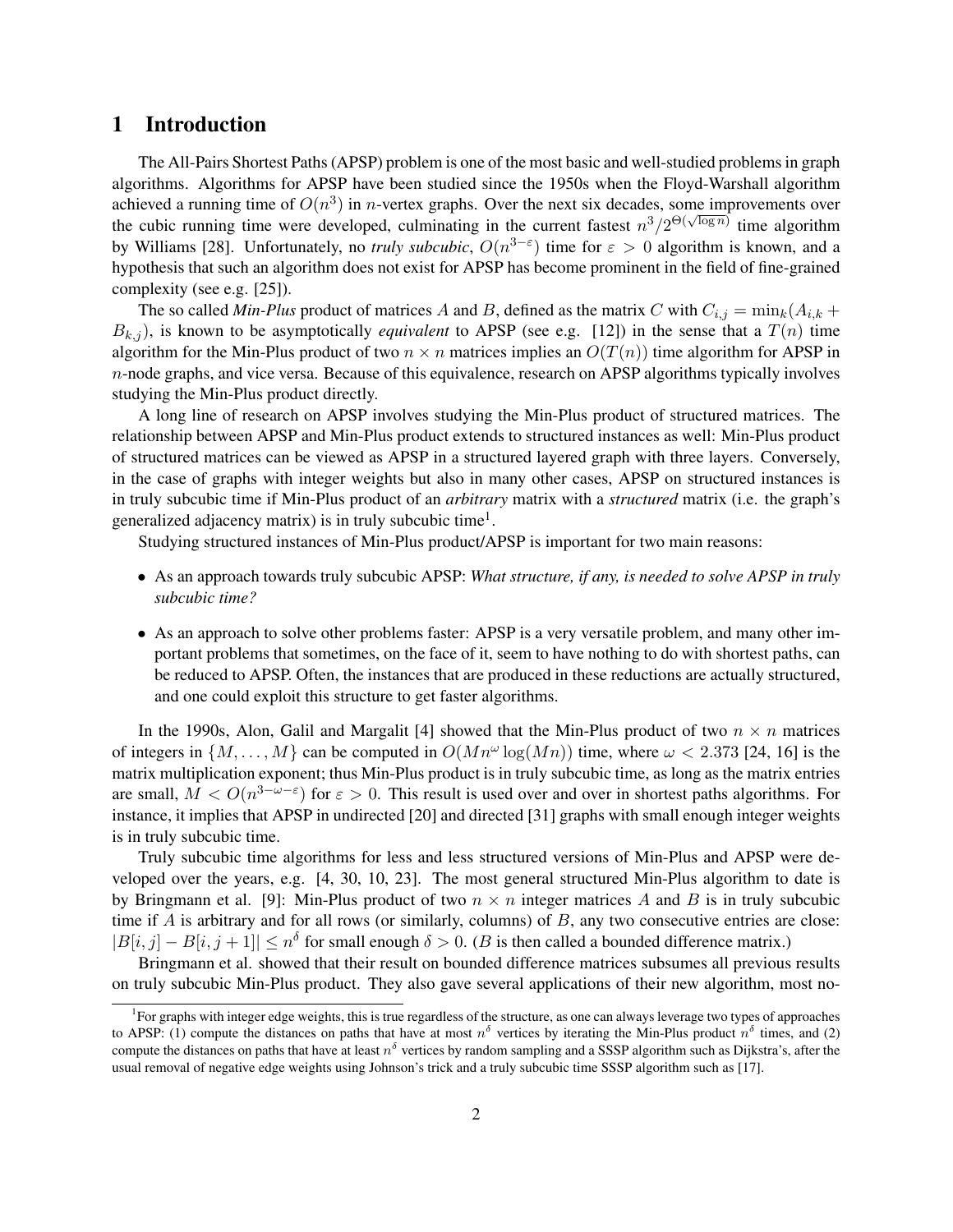tably for language edit distance and RNA folding, that were not possible with the prior results on structured Min-Plus product.

Even though it is very powerful, the Bringmann et al. Min-Plus product result is still not general enough to solve some well-structured Min-Plus instances. We give one simple example. Consider a matrix  $X$  such that for every i, j,  $|X[i, j] + X[i + 1, j + 1] - X[i + 1, j] - X[i, j + 1]| \leq 1$ ; let's call X a bounded discrete derivative (BDD) matrix. BDD matrices are extremely special, and we won't be too surprised if their Min-Plus product can be done in truly subcubic time. A truly subcubic algorithm for Min-Plus product for BDD matrices would be useful, for instance, for finding a Maximum Subarray of a matrix with small entries, a well-studied problem with many applications.

Unfortunately, however, BDD matrices are not bounded difference matrices, and the Bringmann et al. algorithm does not apply to them. Even the general framework devised by Bringmann et al. cannot be used as is. (We will go into more details in a bit.) The main goal of this paper is to modify Bringmann et al.'s framework to support less structured matrices, and to apply the new framework to obtain the first substantial improvements on the complexity of several studied problems.

#### 1.1 Our results

#### 1.1.1 New Subcubic Min-Plus Products.

Our main result is a new algorithm for Min-Plus product for less structured matrices. We begin with defining the structure needed.

**Definition 1.1** (W-approximate rank). *For an*  $n \times n$  *integer matrix* M, *its* W-approximate rank is defined *as*

$$
\min \left\{ rank(X) : X \in \mathbb{Z}^{n \times n}, |X - M|_{\infty} \le W \right\}.
$$

This W-approximate rank definition resembles the  $\varepsilon$ -approximate rank definition of Alon et al. [5]. The difference is that we require the matrix  $X$  to be have integer entries.

Let  $\delta > 0$  be a constant and let  $W \ge 0$  be an integer. Consider an  $n \times n$  integer matrix B with the following structure. First partition B into  $n^{\delta} \times n^{\delta}$  blocks  $B^{a,b}$  (containing the entries  $B_{i,j}$  where  $i \in$  $(an^{\delta}, (a+1)n^{\delta}], j \in (bn^{\delta}, (b+1)n^{\delta}].$  We require that every block submatrix  $B^{a,b}$  has W-approximate rank at most  $O(1)$ .

Our main result is:

**Theorem 1.1.** Let  $\delta \in (0,1]$ . The Min-Plus product of two  $n \times n$  matrices A and B whose entries are polylog  $n$  *bit integers, and B has all its*  $n^{\delta}\times n^{\delta}$  *blocks of W-approximate rank at most*  $d$  *for*  $1\leq d=O(1)$ *can be computed in time*

$$
\tilde{O}\left(n^{3-\frac{\delta}{\lfloor(d+1)/2\rfloor}}+W^{1/4}n^{(9+\omega)/4}\right).
$$

Notice that the matrix A is arbitrary, as long as its entries do not get too huge, larger than  $2^{\omega(\text{polylog } n)}$ . We would like arithmetic operations on the matrix entries to take  $O(1)$  time, so that this entry size is not much of a restriction. The algorithm can handle larger entries as well. If the entries of A and B are  $\beta$ -bit integers, the algorithm gets a  $O(\beta)$  overhead.

The running time of the algorithm is truly subcubic for any constant d and any constant  $\delta > 0$ , as long as  $W = O(n^{3-\omega-\epsilon})$  for some  $\varepsilon > 0$ .

Let us discuss first why Theorem 1.1 subsumes all previous results on truly subcubic structured Min-Plus product. We only need to show that a bounded differences matrix also has constant W-approximate rank blocks, as by the discussion in [9], all other known cases of truly subcubic Min-Plus can be reduced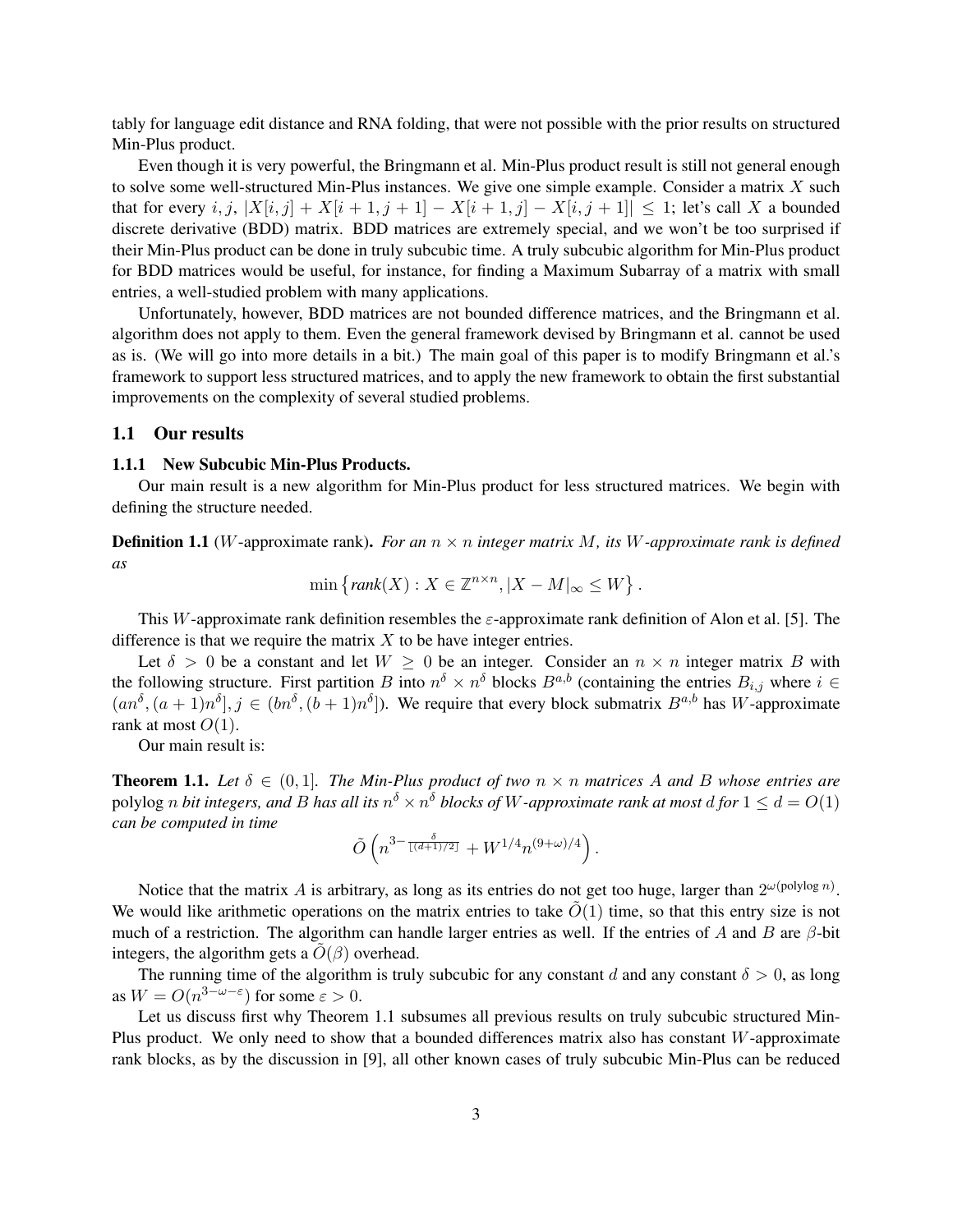to multiplying a bounded differences matrix with an arbitrary integer matrix. Suppose that  $B$  is such that for every i and j,  $|B_{i,j} - B_{i,j+1}| \leq Q$  for small Q. Now consider the  $n^{\delta} \times n^{\delta}$  sub-blocks  $B^{a,b}$  of B (for any choice of  $\delta > 0$ ). All columns of  $B^{a,b}$  differ entrywise from the first column  $B^{a,b}(1)$  by at most  $Qn^{\delta}$ . Thus, if we consider the rank one matrix that has  $n^{\delta}$  columns identical to  $B^{a,b}(1)$ , we see that  $B^{a,b}$  has  $Qn^{\delta}$ -approximate rank one. Hence by Theorem 1.1, we get that for any  $Q = O(n^{3-\omega-\epsilon})$  for  $\varepsilon > 0$ , we can pick  $\delta = \varepsilon/2$  and we'll get a truly subcubic time algorithm to Min-Plus multiply an arbitrary integer matrix A by B.

Theorem 1.1 is very general and can handle much more than just bounded difference matrices. For instance, it is not hard to see that the aforementioned BDD matrices have constant  $W$ -approximate rank blocks, but also many other structured instances can be solved using Theorem 1.1, as we will see in our applications.

To prove Theorem 1.1 we modify the Min-Plus framework of Bringmann et al. [9] and combine it with a result from computational geometry on halfspace intersection reporting.

We will give a brief overview on how we modify the Bringmann et al. framework. The framework from [9] for computing the Min-Plus product  $C$  of integer matrices  $A$  and  $B$  consists of Phase 1, Phase 2 and Phase 3.

Phase 1 computes a matrix C' which is close in  $\ell_{\infty}$  norm to the desired output C. This phase is not hard to perform for the type of matrices we are considering; also, as shown by Bringmann et al., often this Phase can be avoided by scaling, and the real difficulty is in Phase 2, and especially Phase 3.

Phase 2 iteratively takes random samples of rows of  $A$  and columns of  $B$ , and repeatedly creates new matrices A and B whose entries are clever linear combinations of entries of  $A, B$ , the sampled row and column, and  $C'$ , so that most entries of the Min-Plus product  $C$  of  $A$  and  $B$  can be easily computed from the Min-Plus products  $\tilde{C}$  of  $\tilde{A}$  and  $\tilde{B}$  in  $O(n^2)$  time. To perform Phase 2 efficiently, Bringmann et al. replace any entries of  $\tilde{A}$  and  $\tilde{B}$  that are larger than some M by  $\infty$  and use the  $\tilde{O}(Mn^{\omega})$  time algorithm [4] to perform the Phase 2 Min-Plus products. By removing the large entries, some entries of  $C$  will not be recoverable from the computed Min-Plus products  $\ddot{C}$  in the Phase 2 iterations. Bringmann et al. show that at most a truly subcubic number of sums  $A_{i,k} + B_{k,j}$  that might be close to the Min-Plus product entries will be missed in the computation.

Phase 3 strives to recover the parts of the output matrix  $C$  that are missed by Phase 2. We know that at most a truly subcubic number of relevant sums  $A_{i,k} + B_{k,j}$  need to be considered. If we knew which triples  $i, k, j$  are involved in such sums, then we could finish the Min-Plus product in truly subcubic time by computing the sums explicitly. However, the main difficulty lies exactly in finding these triples. In particular, in the case of BDD matrices, there doesn't seem to be enough structure for one to be able to recover the remaining relevant triples in Step 3 efficiently.

One of the main insights in this work is that one can offload more work to Phase 2 so that in Phase 3 there is enough structure left to recover the remaining relevant triples efficiently. In particular, instead of removing the large entries from both A and B in Phase 2, we only remove them from A. Then intuitively, Phase 2 does more work, and it turns out that in Phase 3, in truly subcubic time, one can find the remaining triples that one needs to consider to compute the entire Min-Plus product of  $A$  and  $B$ , using a halfspace intersection reporting data structure from computational geometry.

However, now in Phase 2 we need to compute the Min-Plus product of an *arbitrary* integer matrix with a matrix with  $\infty$  entries and finite entries bounded by M. This type of Min-Plus product is no longer known to be in  $\tilde{O}(Mn^{\omega})$  time. An  $\tilde{O}(Mn^{(3+\omega)/2})$  time algorithm follows from prior work (e.g. [30], Lemma 3.3). We are able to improve the dependence on  $M$ , thus allowing for a faster truly subcubic final algorithm for Theorem 1.1.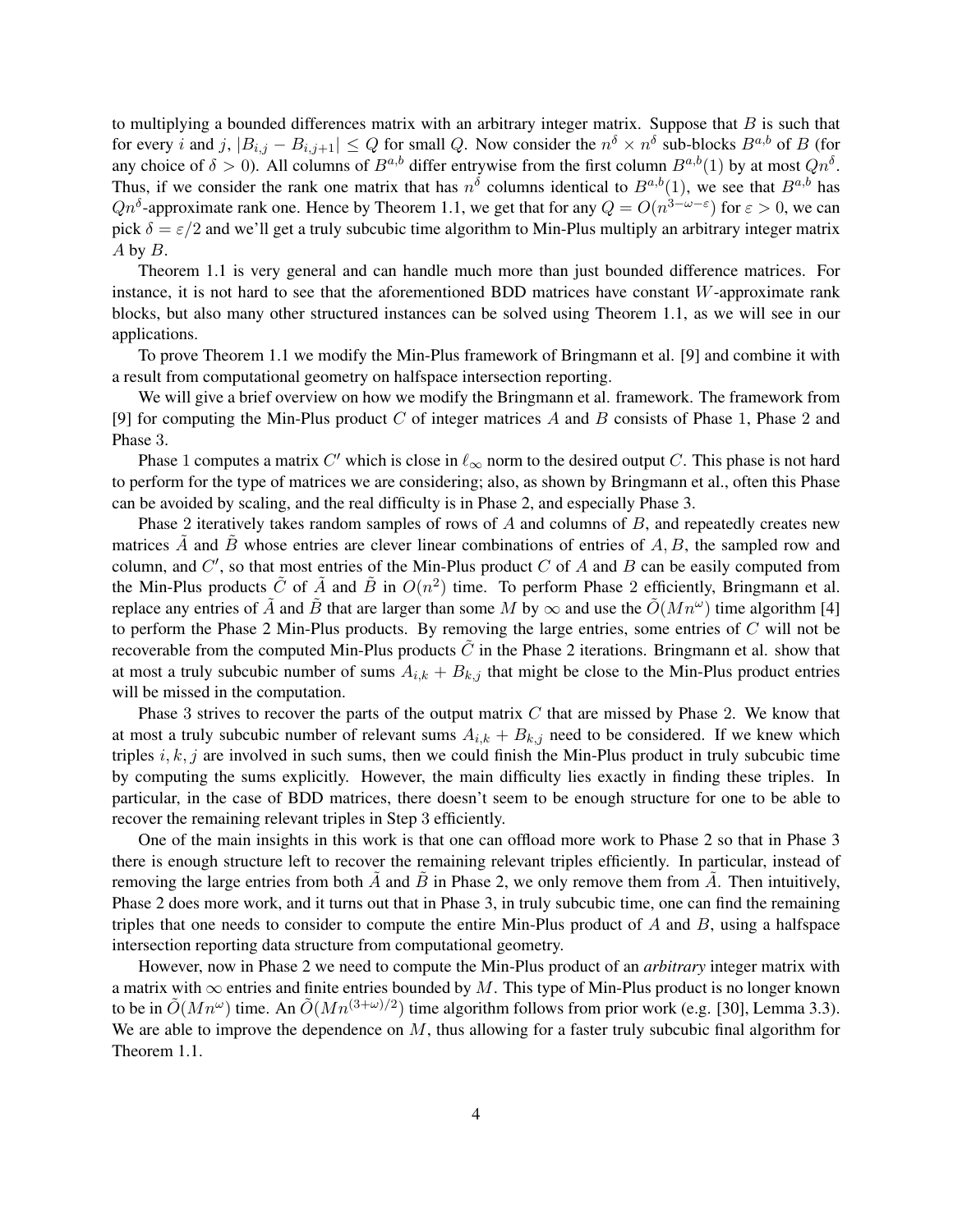**Theorem 1.2.** The  $(\min, +)$ -product of two  $n \times n$  integer matrices A and B, where A has entries in  ${-M, \ldots, M} \cup {\infty}$  *for some*  $M \geq 1$  *and B is arbitrary can be computed in*  $\tilde{O}(\sqrt{M}n^{(3+\omega)/2})$  *time.* 

#### 1.1.2 Applications.

To highlight the power of our new Min-Plus algorithm, we apply Theorem 1.1 to obtain the first improvements in the running times for several problems: a new geometric version of APSP, a batch range mode problem considered by Chan et al. [11] and the Maximum Subarray problem.

Geometric APSP. As we discussed earlier, typically, an algorithm for a structured version of Min-Plus product implies an algorithm for a structured version of APSP. An almost immediate consequence of Theorem 1.1 is that APSP for graphs whose generalized adjacency matrix has  $n^{\delta} \times n^{\delta}$  blocks of constant W-approximate rank and whose entries are polylog  $n$  bit integers can be solved in truly subcubic time when  $\delta > 0$  and  $W \le O(n^{3-\omega-\epsilon})$  for some  $\varepsilon > 0$ .

The proof is fairly standard: iterate the Min-Plus product of Theorem 1.1  $L$  times, where in the *i*th iteration B is the generalized adjacency matrix of the graph and A is the matrix computed in the  $(i - 1)$ -th iteration (in the first iteration  $A = B$ ). Then in the Lth iteration one has computed the shortest paths in the graph using at most  $L$  edges. To handle the paths longer than  $L$  one computes SSSP from a random sample of  $O(n/L)$  vertices, and L is chosen to balance the running times.

Let us discuss what the graphs that we can handle look like: Define a  $(W, d, \delta)$ -geometrically weighted clustered graph,  $(W, d, \delta)$ -GWC for short as follows.  $G = (V, E)$  is  $(W, d, \delta)$ -GWC if

- *V* is partitioned into  $t = n^{1-\delta}$  subsets  $V_1, V_2, \dots, V_t$  of size  $O(n^{\delta})$ ,
- for every  $i, j \in \{1, ..., t\}$ , each  $v \in V_i$  is assigned a *d*-dimensional integer vector  $p^{i,j}(v)$ , and each  $u \in V_j$  is assigned a d-dimensional integer vector  $q^{i,j}(u)$ , and
- for  $v \in V_i$ ,  $u \in V_j$ ,  $|w(v, u) p^{i,j}(v)^T q^{i,j}(u)| \leq W$ . In other words, the edge weights in  $V_i \times V_j$  are determined by a matrix whose  $W$ -approximate rank is at most  $d$ .

Notice that  $(W, d, \delta)$ -GWC graphs can simulate a lot of structure. For instance, imagine that each vertex j is represented by an integer  $x_j$ , and the weights are determined by some degree d (for  $d = O(1)$ ) polynomial function p of  $x_i$  and  $x_j$ , up to an error at most W. Then, the weights can be represented (up to noise at most W in each entry) with inner products of vectors  $v_i$  and  $v'_j$  of length  $d^2$ , where  $v_i[a, b]$  is the monomial of  $p(x'_i, x'_j)$  corresponding to  $(x'_i)^a \cdot (x'_j)^b$  with the corresponding coefficient coming from p, evaluated at  $x'_i = x_i$  and  $x'_j = 1$ , and  $v'_j[a, b]$  is  $x_j^b$ ; then we get that  $v_i^T v'_j = p(x_i, x_j)$ . A similar argument can be carried over if the  $x_i$  are  $O(1)$  dimensional vectors and p is a polynomial in the entries of  $x_i$  and  $x_j$ .

In [10], Chan studied a related version of geometrically weighted APSP where the weights between two vertices can be arbitrary algebraic functions, instead of just dot products between two vectors or polynomials. We remark that if we replace the geometric data structure that our Theorem 1.1 uses (Theorem 2.1) with the partition theorem in [2], we can achieve APSP for arbitrary algebraic functions as in [10], as long as the produced edge weights are integers. Moreover, our algorithm allows the edge weights to disagree with the function of their endpoints by an additive error, while the algorithm in [10] requires the edge weights to exactly agree with the function. In other words, in the case of integer edge weights, we obtain a more powerful geometric APSP algorithm.

**Batch Range Mode.** Given a sequence a of length n, the range mode query on a range  $[l, r]$  asks for the frequency of the most frequent element in the subsequence between the l-th and r-th element of a. Chan et al. [11] designed a linear space data structure that answers any range mode query in  $\tilde{O}(\sqrt{n})$  time. Because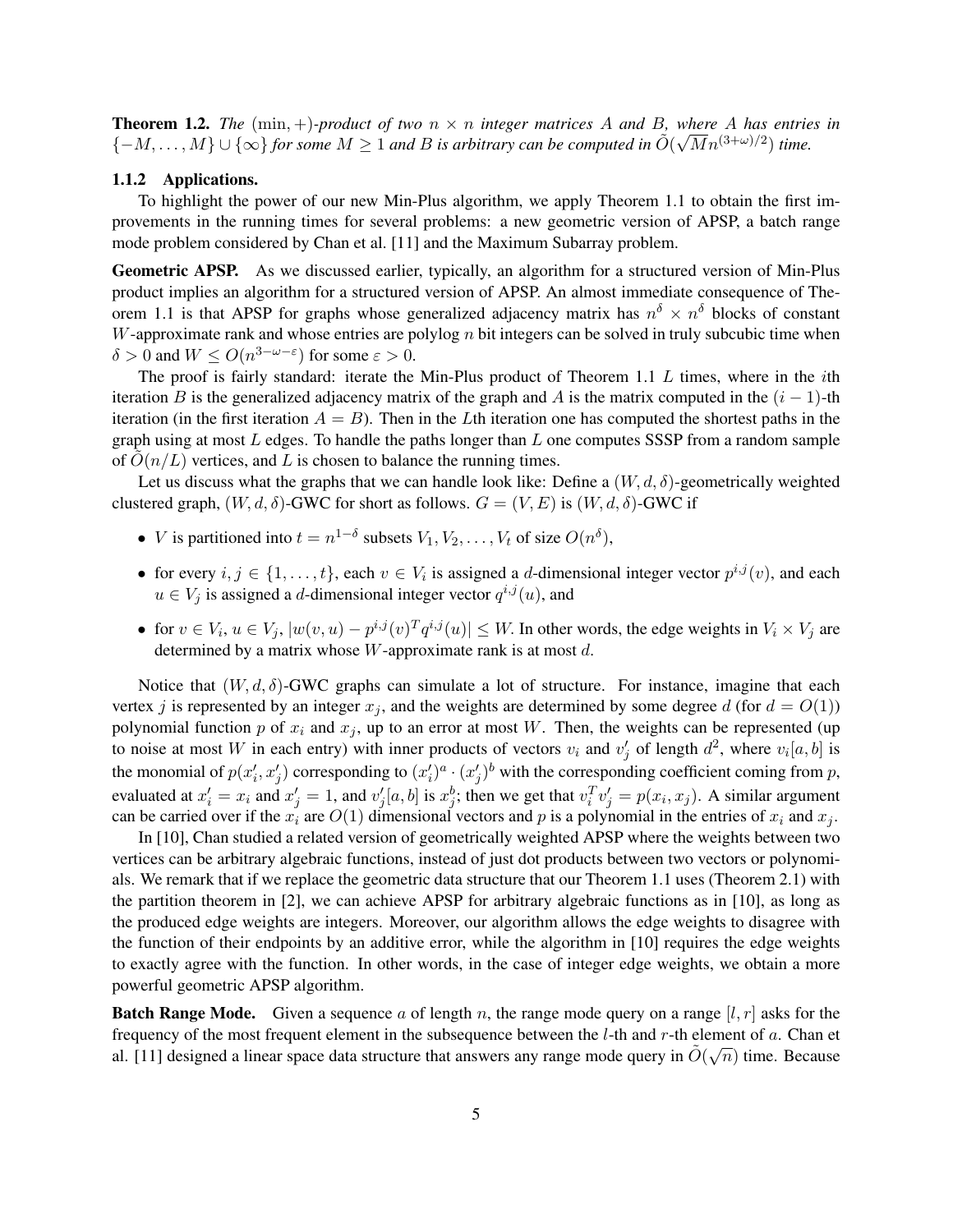the preprocessing step of the data structure is fast, this implies a  $\tilde{O}(n^{1.5})$  time algorithm for the *batch* range mode problem in which one is given a sequence and  $n$  range mode queries to answer in batch.

Chan et al. [11] showed that any combinatorial algorithm for the batch range mode problem running in  $O(n^{1.5-\epsilon})$  time for  $\epsilon > 0$  would imply an  $O(n^{3-\delta})$  time combinatorial algorithm for  $\delta > 0$  that computes the product of two n by n Boolean matrices. This suggests that it might be hard to find such a combinatorial algorithm for batch range mode, as Boolean matrix multiplication is often conjectured to require  $n^{3-o(1)}$ time using a combinatorial algorithm (see e.g. [25]). This leads to a natural question: if we do not limit to combinatorial algorithms, what should the complexity of batch range mode be? Prior to this work, no noncombinatorial  $n^{1.5-o(1)}$  lower bounds (even conditional ones), and no  $O(n^{1.5-\epsilon})$  time (for  $\epsilon > 0$ ) algorithms were known to exist.

As another application of Theorem 1.1 we obtain a  $\tilde{O}(n^{1.4854})$  time algorithm for batch range mode, giving the first ever  $O(n^{1.5-\epsilon})$  time (for  $\epsilon > 0$ ) algorithm for the problem. Note that in this application, we use  $d = 1$  in Theorem 1.1, so each block of matrix B is a bounded difference matrix. Thus Bringmann et al.'s algorithm suffices to give an  $O(n^{1.5-\epsilon})$  (for  $\epsilon > 0$ ) time algorithm for batch range mode.

Maximum Subarray. In the Maximum Subarray problem, one is given a real valued square matrix and is asked to find the contiguous submatrix of maximum entry sum. First studied by Bentley [8], the problem has many applications, for instance in graphics (see [22]) and in databases [3, 14, 15, 13, 29].

The Maximum Subarray problem can be generalized to arbitrary dimension  $d$ : here one is given a  $d$ dimensional grid (or tensor) with n coordinates in each dimension (i.e.  $[n]^d$ ), each point in the grid has a real value, and one is asked to return the contiguous subgrid of maximum entry sum. In 1D, Kadane's algorithm (presented in [8]) achieves a linear,  $O(n)$  running time. Bentley [7] showed how to use Kadane's algorithm to solve the 2D variant of the Maximum Subarray problem in  $O(n^3)$  time; the same approach gives an  $O(n^{2d-1})$  time algorithm, "Kadane's algorithm", for the d dimensional version for all d. Tamaki et al. [22] and Takaoka [21] showed how to use divide-and-conquer to efficiently reduce the 2D Maximum Subarray problem on an  $n \times n$  grid to the Min-Plus product of two  $n \times n$  matrices. Using the fastest APSP algorithm to date by Williams [28], one obtains the fastest 2D Maximum Subarray algorithm to date, running  $\sin n^3/2^{\Theta(\sqrt{\log n})}$  time. This algorithm can be used to give the fastest known running time  $n^{2d-1}/2^{\Theta(\sqrt{\log n})}$ for the d-dimensional version of the problem as well.

In recent years, fine-grained complexity has yielded conditional lower bounds for Maximum Subarray. Backurs et al. [6] and Vassilevska W. and Williams [26] showed that an  $O(n^{3-\epsilon})$  time algorithm for 2D Maximum Subarray for  $\varepsilon > 0$  would imply an  $O(n^{3-\varepsilon'})$  time algorithm for Min-Plus product (and hence APSP), for  $\varepsilon' > 0$ . Together with the reductions of [22, 21], this implies that the 2D Maximum Subarray problem is subcubically equivalent to APSP. One of the main hardness hypotheses of fine-grained complexity is that APSP requires  $n^{3-o(1)}$  time in graphs with integer weights (in the word RAM model with  $O(\log n)$  bit words). Under this hypothesis, the best known algorithms for 2D Maximum Subarray are essentially optimal, up to  $n^{o(1)}$  factors, for arbitrary integer matrices.

An intriguing question is whether the 2D Maximum Subarray problem can be solved in truly subcubic,  $O(n^{3-\epsilon})$  time for  $\epsilon > 0$  when the entries of the input matrix are small integers in absolute value. Such an algorithm would be very interesting in practice, as the matrix values often represent such small discrete values.

Due to the equivalence between Min-Plus product and Maximum Subarray and since Min-Plus product can be solved in truly subcubic time when the matrix entries are small integers, it stands to reason that a truly subcubic algorithm might exist for the small entry Maximum Subarray problem as well. Unfortunately, the known reductions from Maximum Subarray to Min-Plus product blow up the matrix entries, so that even if the maximum subarray entries are in  $\{-1, 0, 1\}$ , the resulting matrices whose Min-Plus product we want to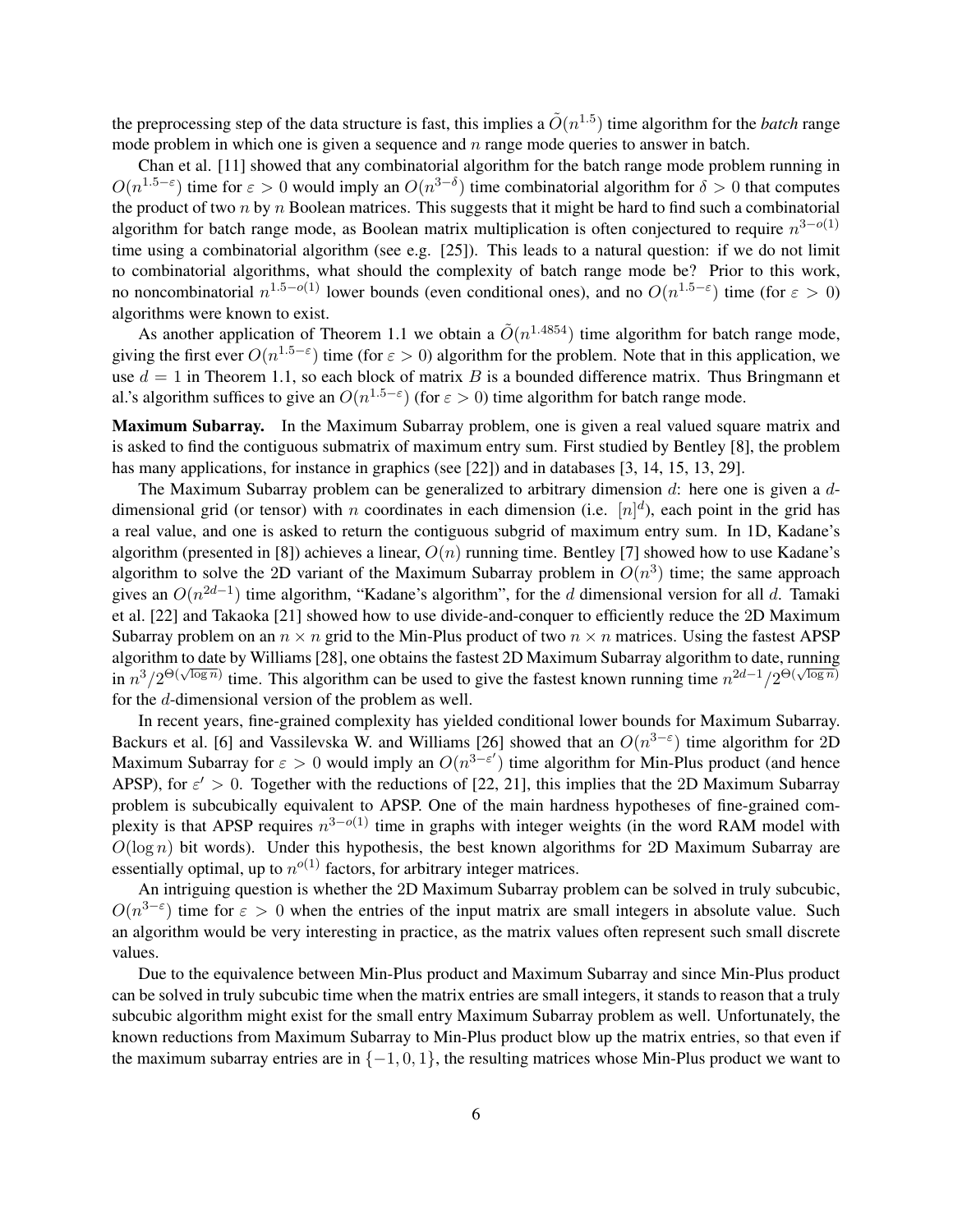compute might have entries that are quadratic in  $n$ . Thus, one cannot simply use the known faster algorithms for small entry Min-Plus product to speed-up the Maximum Subarray problem with small entries. On the lower bound end, there doesn't seem to be a way to take an instance of Min-Plus product with arbitrarily large entries and to create a maximum subarray instance with small entries. Thus, there is no obvious way to show that the small entry case is hard.

We show that Theorem 1.1 can be used to obtain a truly subcubic algorithm for 2D Maximum Subarray with bounded entries.

Examining Tamaki et al. and Takaoka's reduction of Maximum Subarray to Min-Plus product, it can be seen that starting with a maximum subarray instance with entries in  $\{-M, \ldots, M\}$ , one obtains  $n \times n$ matrices  $A$  and  $B$  that are BDD as described before:

 $\forall X \in \{A, B\}, \forall i, j \in [n-1], \ |X[i, j] + X[i+1, j+1] - X[i, j+1] - X[i+1, j]| \leq M.$ 

As BDD matrix Min-Plus product is a special case of Theorem 1.1 we immediately obtain a truly subcubic time algorithm for Maximum Subarray for matrices with entries bounded in absolute value by  $O(n^{0.62})$ .

Conditional lower bounds for d-Dimensional Maximum Subarray. Backurs et al. [6] showed that the d-Dimensional Maximum Subarray problem requires  $n^{3d/2-o(1)}$  time (in the word-RAM model of computation) under the following popular hardness assumption (see e.g. [25]):

Hypothesis 1 (Max-Weight k-Clique Hypothesis). *In the word-RAM model with* O(log n) *bit words, there is no* O(n k−ε ) *time algorithm for* ε > 0 *that can find a* k*-Clique of maximum weight in a given* n*-node* graph with edge weights in  $\{-n^{ck}, \ldots, n^{ck}\}$  for large enough constant  $c$ .

The fastest known algorithm for d-Dimensional Maximum Subarray runs in  $n^{2d-1-o(1)}$  time which is much higher than the Backurs et al. [6] conditional lower bound. A natural question is thus, is there a faster algorithm for  $d > 2$ , or can the conditional lower bounds be improved?

Our first hardness result is an improvement of the lower bound of Backurs et al., showing that Kadane's algorithm for d-Dimensional Maximum Subarray is conditionally tight:

Theorem 1.3. *Under the Max-Weight* k*-Clique Hypothesis, in the word-RAM model with* O(log n) *bit words, the* d*-Dimensional Maximum Subarray problem requires* n <sup>2</sup>d−1−o(1) *time.*

We were able to show that the 2D Maximum Subarray problem can be solved faster when the matrix entries are bounded. One might wonder whether such an improvement is possible for  $d > 2$  as well? The simple reduction from d-Dimensional Maximum Subarray to 2-Dimensional Maximum Subarray, unfortunately blows up the entries, and one cannot use the subcubic algorithm that we developed in a straightforward way. While an improvement is still possible for larger d, we show under a popular hardness assumption that at best one would be able to save a factor of  $n^{1+o(1)}$  over the runtime of Kadane's algorithm.

The hardness assumption we use is the  $\ell$ -Uniform Hyperclique assumption used in prior works (see e.g. [18, 1]):

**Hypothesis 2** ( $\ell$ -Uniform k-Hyperclique Hypothesis). Let  $k > \ell \geq 3$  be integers. In the word-RAM model with  $O(\log n)$  bit words, there is no  $O(n^{k-\varepsilon})$  time algorithm for  $\varepsilon > 0$  that can find a hyperclique on k *nodes in a given n-node*  $\ell$ *-uniform hypergraph.* 

The hypothesis is very believable for a variety of reasons. It is known (see [18]) that the natural extension of the techniques used to solve k-clique (in graphs) will not solve k-hyperclique in  $\ell$ -uniform hypergraphs faster than  $n^k$ . Moreover, there are known reductions from notoriously difficult problems such as Exact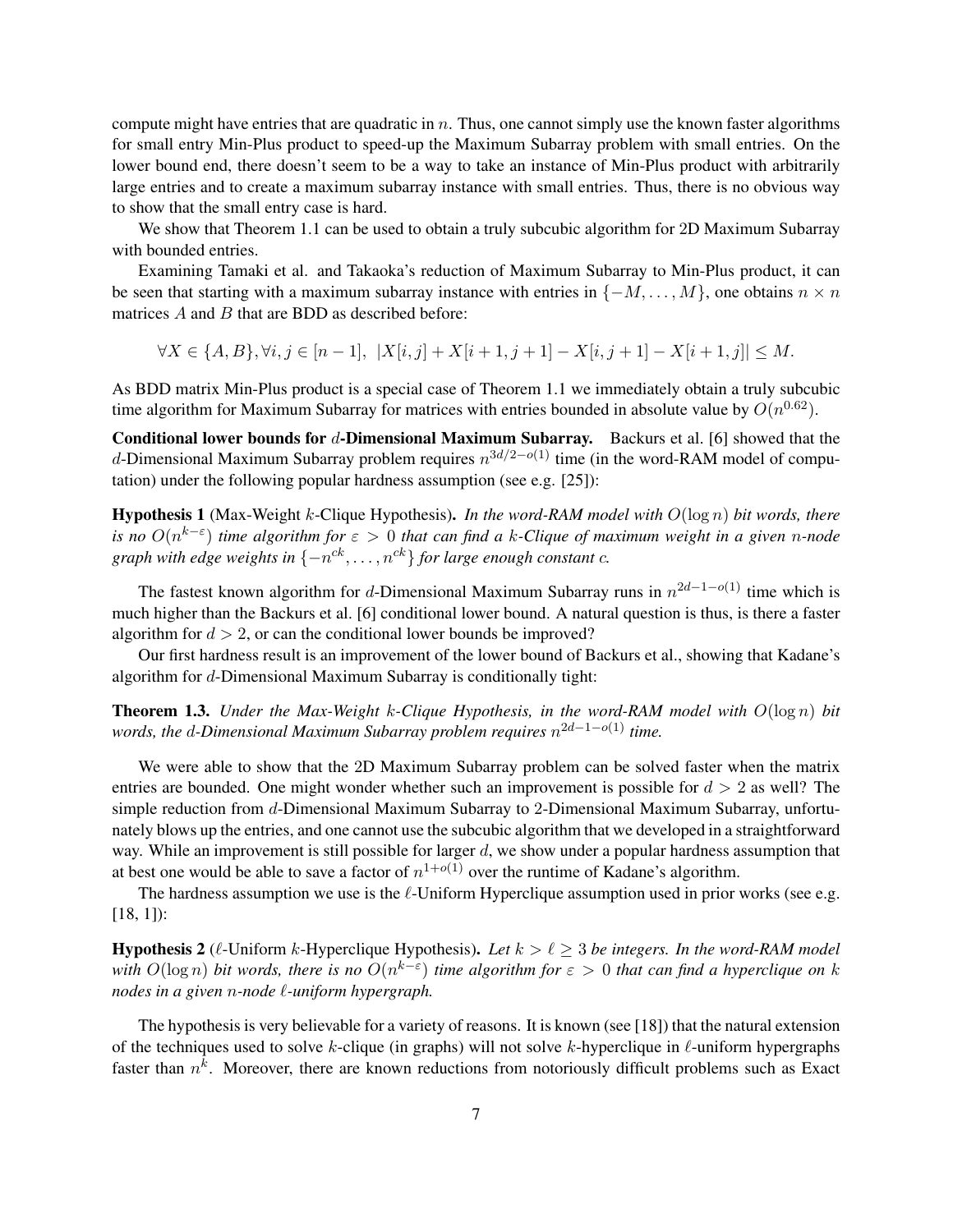Weight  $k$ -Clique (a problem harder than Max Weight  $k$ -Clique) [1], Max  $\ell$ -SAT and even harder Constrained Satisfaction Problems (CSPs) [27, 18] to k-hyperclique in  $\ell$ -uniform hypergraphs so that if the hypothesis is false, then all of these problems have surprisingly improved algorithms.

We prove:

**Theorem 1.4.** *Fix any*  $d \geq 3$ *. Under the* 3*-Uniform*  $(2d - 2)$ *-Hyperclique Hypothesis, in the word-RAM model with* O(log n) *bit words, the* d*-Dimensional Maximum Subarray problem on matrices with entries in*  $\{-2^{O(d)}, \ldots, 2^{O(d)}\}$  *requires*  $n^{2d-2-o(1)}$  *time.* 

That is, for any constant d, solving the problem in matrices with entries bounded by a constant is  $n^{2d-2-o(1)}$ -hard.

# 2 Preliminaries

We use  $\tilde{O}(f(n))$  to denote  $f(n)$  polylog n. For a matrix X, we denote by  $X(i)$  the *i*th column of X. The Min-Plus or  $(\min, +)$ -product of two  $n \times n$  matrices A and B is the  $n \times n$  matrix  $C = A \star B$ with  $C[i, j] = \min_k \{A[i, k] + B[k, j]\}.$  The All-Pairs Shortest Paths problem (APSP) is given a graph  $G = (V, E)$  with integer edge weights  $w(\cdot)$ , determine for all  $u, v \in V$ , the shortest path distance  $d(u, v)$ from u to v.

We let  $\omega$  be the exponent of square matrix multiplication, i.e. the smallest real number such that  $n \times n$ matrices can be multiplied in  $n^{\omega+o(1)}$  time. It is known that  $2 \leq \omega < 2.373$  [16, 24].

It is known [4] that for any  $M \geq 1$ , the Min-Plus product of two  $n \times n$  matrices with entries in  $\{-M, \ldots, M\} \cup \{\infty\}$  can be computed in time  $\tilde{O}(Mn^{\omega})$ .

Our algorithm will use the following efficient data structure for half-space query in  $\mathbb{R}^d$  for constant d.

**Theorem 2.1** ([19]). *For any constant*  $d > 2$ *, there exists a data structure that supports* 

- Given a set P of n points in  $\mathbb{R}^d$ , preprocess them in  $\tilde{O}(n)$  time;
- *Given a halfspace*  $\lambda = \{x \in \mathbb{R}^d | v^T x \leq b\}$ , test whether  $|P \cap \lambda| > 0$  in  $\tilde{O}(n^{1-1/\lfloor d/2 \rfloor})$  time.
- *Given a halfspace*  $\lambda = \{x \in \mathbb{R}^d | v^T x \leq b\}$ , report all points in  $P \cap \lambda$  in  $\tilde{O}(n^{1-1/\lfloor d/2 \rfloor} + k)$  time, *where*  $k = |P \cap \lambda|$ *.*

### 3 Improvement over Min-Plus Product with One Bounded-Entry Matrix

We slightly improve on the dependence on the entry size for computing the Min-Plus product of an arbitrary matrix and one matrix with small entries (absolute value smaller than some  $M \geq 1$ ). Previously, the best algorithm for this runs in  $\tilde{O}(Mn^{(3+\omega)/2})$  time.

*Proof of Theorem 1.2.* Let  $\hat{C}$  be an  $n \times n$  matrix, the output of our algorithm. Initialize all entries in  $\hat{C}$  to  $\infty$ . Let  $\Delta$  to be a small polynomial in n that will be determined later. We sort each column j of B, and arrange the elements in each column into buckets of size  $\Delta$ , based on the order of the elements. Specifically, the smallest  $\Delta$  elements in column j will be in the first bucket in column j, and the second smallest  $\Delta$  elements will be in the second bucket, etc. We use  $P_{i,\ell}$  to denote the set of row indices k such that  $B_{k,j}$  is in the  $\ell$ -th bucket of column j. Let the smallest entry in the  $\ell$ -th bucket be  $S_{j,\ell}$  and let the largest entry in the  $\ell$ -th bucket be  $L_{i,\ell}$ .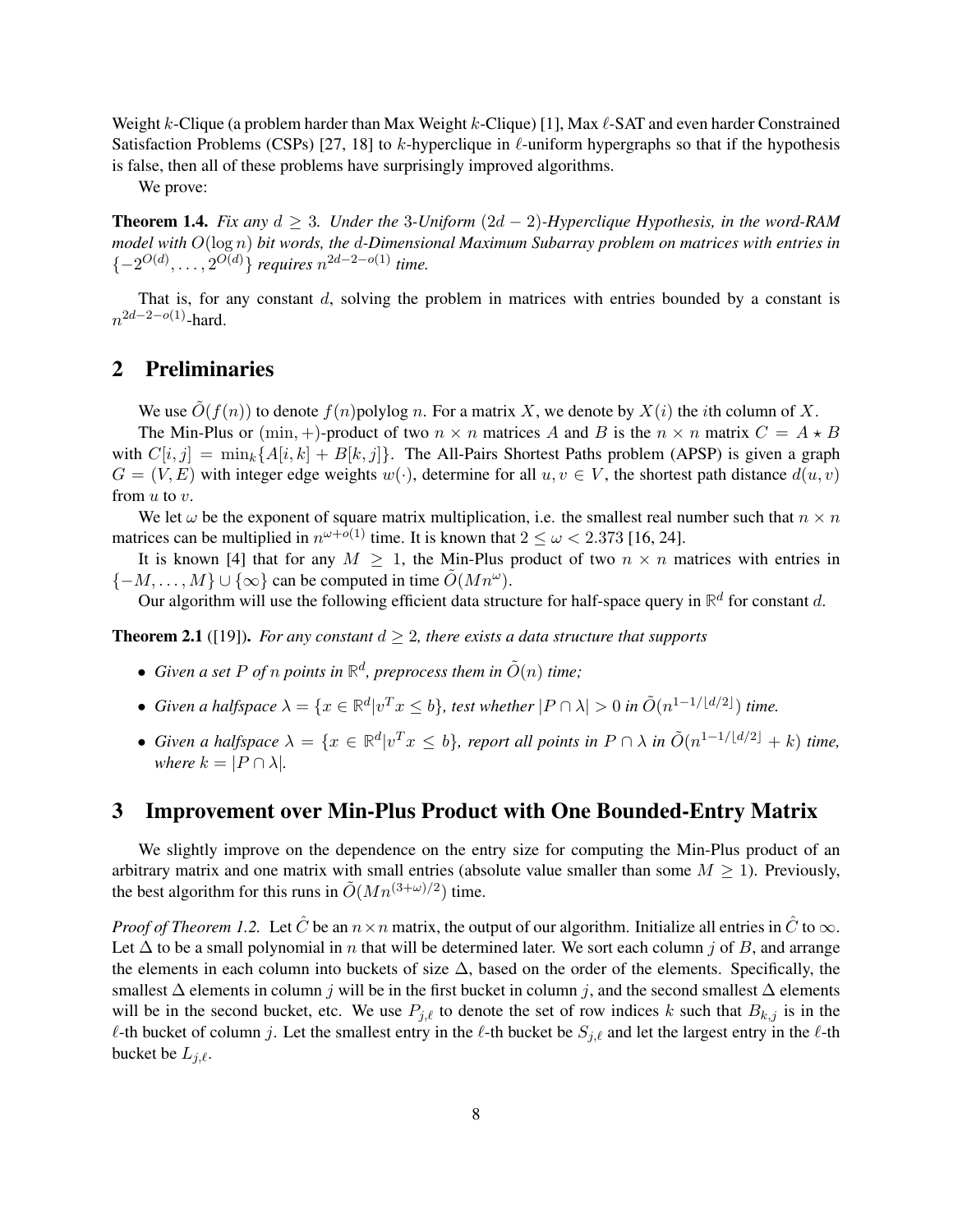Next, for every bucket index  $\ell \in [n/\Delta]$ , create a matrix  $B^{\ell}$ . For the j-th column, if  $L_{j,\ell} - S_{j,\ell} > 2M$ (large bucket), we set  $B_{k,j}^{\ell}$  to  $\infty$  for every k; otherwise  $L_{j,\ell} - S_{j,\ell} \leq 2M$  (small bucket), and we set  $B_{k,j}^{\ell} := B_{k,j} - S_{j,\ell} - M$  for every  $k \in P_{j,\ell}$ , and set  $B_{k,j}^{\ell}$  to  $\infty$  for every  $k \notin P_{j,\ell}$ . Notice that when  $L_{j,\ell}-S_{j,\ell} \le 2M,$   $B_{k,j}^\ell=B_{k,j}-S_{j,\ell}-M \in [-M,M]$  for any  $k \in P_{j,\ell}.$  Thus, we can compute  $C^\ell=A\star B^\ell$ in  $\tilde{O}(Mn^{\omega})$  time since entries of both A and  $B^{\ell}$  are in  $\{-M,\ldots,M\}\cup\{\infty\}$ . We use  $C_{i,j}^{\ell} + S_{j,\ell} + M$  to update  $\hat{C}_{i,j}$ . Since for every  $k \in P_{j,\ell}$  when  $P_{j,\ell}$  is a small bucket,  $A_{i,k} + B_{k,j}^{\ell} + S_{j,\ell} + M = A_{i,k} + B_{k,j}$ , we are essentially using  $A_{i,k} + B_{k,j}$  to update  $\hat{C}_{i,j}$  for every  $k \in P_{j,\ell}$ , if  $P_{j,\ell}$  is a small bucket. Thus, after this part of the algorithm,  $\hat{C}_{i,j} = \min_{k \in SB(j)} \{A_{i,k} + B_{k,j}\}\$ , where  $SB(j)$  is the union of indices in small buckets in column j. This step takes  $\tilde{O}(Mn^{\omega+1}/\Delta)$  time since we compute  $O(n/\Delta)$  instances of Min-Plus product of two matrices whose entries are in  $\{-M, \ldots, M\} \cup \{\infty\}.$ 

Thus, for each pair  $(i, j)$ , we only need to calculate  $\min_{k \notin SB(j)} \{A_{i,k} + B_{k,j}\}.$  In order to compute this, we first need to find the set of large buckets that contain an index k where  $A_{i,k} < \infty$ . Formally, for each  $i, j$ , we want to find

 $\{\ell : P_{i,\ell}$  is a "large" bucket, and there exists  $k \in P_{i,\ell}$  such that  $A_{i,k} < \infty\}.$ 

We can do this in  $n/\Delta$  iterations. In each iteration  $\ell$ , we create a  $\{0,\infty\}$ -matrix  $\bar{A}$  such that  $\bar{A}_{i,k} = 0$  if and only if  $A_{i,k} < \infty$ . We also create a  $\{0,\infty\}$ -matrix  $\bar{B}^{\ell}$  such that  $\bar{B}^{\ell}_{k,j} = 0$  if and only if  $B_{k,j}$  belongs to the  $\ell$ -th bucket in column j. The result  $\bar{C}^{\ell} = \bar{A} \star \bar{B}^{\ell}$  can be computed in  $O(n^{\omega})$  time. If  $\bar{C}^{\ell}_{i,j} = 0$ , then bucket  $P_{j,\ell}$  contains an index k such that  $A_{i,k} < \infty$ . This step takes  $\tilde{O}(n^{\omega+1}/\Delta)$  time since we compute  $O(n/\Delta)$ instances of Min-Plus product with entries in  $\{0, \infty\}$ .

Naively, for each pair  $(i, j)$ , we want to enumerate indices in all large buckets  $P_{i,\ell}$  that contains an index k where  $A_{i,k} < \infty$ . However, it is not necessary. Consider three large buckets  $\ell_1 < \ell_2 < \ell_3$  (the order here means the entries in bucket  $\ell_1$  are smallest, and the entries in bucket  $\ell_3$  are largest). Pick any  $k_1 \in P_{j,\ell_1}, k_3 \in P_{j,\ell_3}$  such that  $A_{i,k_1} < \infty$  and  $A_{i,k_3} < \infty$ . Note that  $A_{i,k_1} + B_{k_1,j} \le M + L_{j,\ell_1}$ . Since buckets are ordered, the largest entry in bucket  $P_{j,\ell_1}$  is at most the smallest entry in bucket  $P_{j,\ell_2}$ . Thus,  $A_{i,k_1} + B_{k_1j} \le M + S_{j,\ell_2}$ . Similarly,  $A_{i,k_3} + B_{k_3,j} \ge -M + S_{j,\ell_3} \ge -M + L_{j,\ell_2}$ . Since  $P_{j,\ell_2}$  is a large bucket,  $L_{j,\ell_2} - S_{j,\ell_2} > 2M$ , which leads to  $A_{i,k_1} + B_{k_1,j} < A_{i,k_3} + B_{k_3,j}$ . It means that if we have two buckets  $P_{j,\ell_1}$  and  $P_{j,\ell_2}$  that each contains an index k where  $A_{i,k} < \infty$ , all buckets that are larger than them won't give a better candidate k. Therefore, for each  $(i, j)$ , we only need to enumerate the first two large buckets that contain indices k where  $A_{i,k} < \infty$ . Thus, it takes  $\tilde{O}(n^2\Delta)$  time to cover large buckets.

Rets that contain indices k where  $A_{i,k} < \infty$ . Thus, it takes  $O(n^2\Delta)$  time to cover large buckets.<br>In total, the running time of the algorithm is  $\tilde{O}(Mn^{1+\omega}/\Delta + n^2\Delta)$ . Setting  $\Delta = \sqrt{M}n^{(\omega-1)/2}$  gives the claimed  $\tilde{O}(\sqrt{M}n^{(3+\omega)/2})$ ) time.  $\Box$ 

### 4 Main Algorithm

Let  $\Delta$  be a positive integer that is a small polynomial in n. Assume for simplicity that n is a multiple of  $\Delta$ . Then we can partition [n] into  $n/\Delta$  groups by setting  $I(i') = \{i : i' - \Delta < i \leq i'\}$  for any i' divisible by  $\Delta$ . For any i', j' that are multiples of  $\Delta$ , we can group all entries  $A_{i,j}$  where  $i \in I(i')$ ,  $j \in I(j')$  into a sub-matrix of size  $\Delta \times \Delta$ , thus partitioning A into sub-matrices of size  $\Delta \times \Delta$ . We can similarly partition B into sub-matrices of size  $\Delta \times \Delta$ .

In Theorem 4.1 below we will show that if each of the  $\Delta \times \Delta$  sub-matrices of B are close in  $\ell_{\infty}$  norm to an  $O(1)$ -rank matrix, then we can compute  $A \star B$  in truly sub-cubic time. In other words, we need the blocks of B to have constant  $n^{\varepsilon}$ -approximate rank for small  $\varepsilon > 0$ .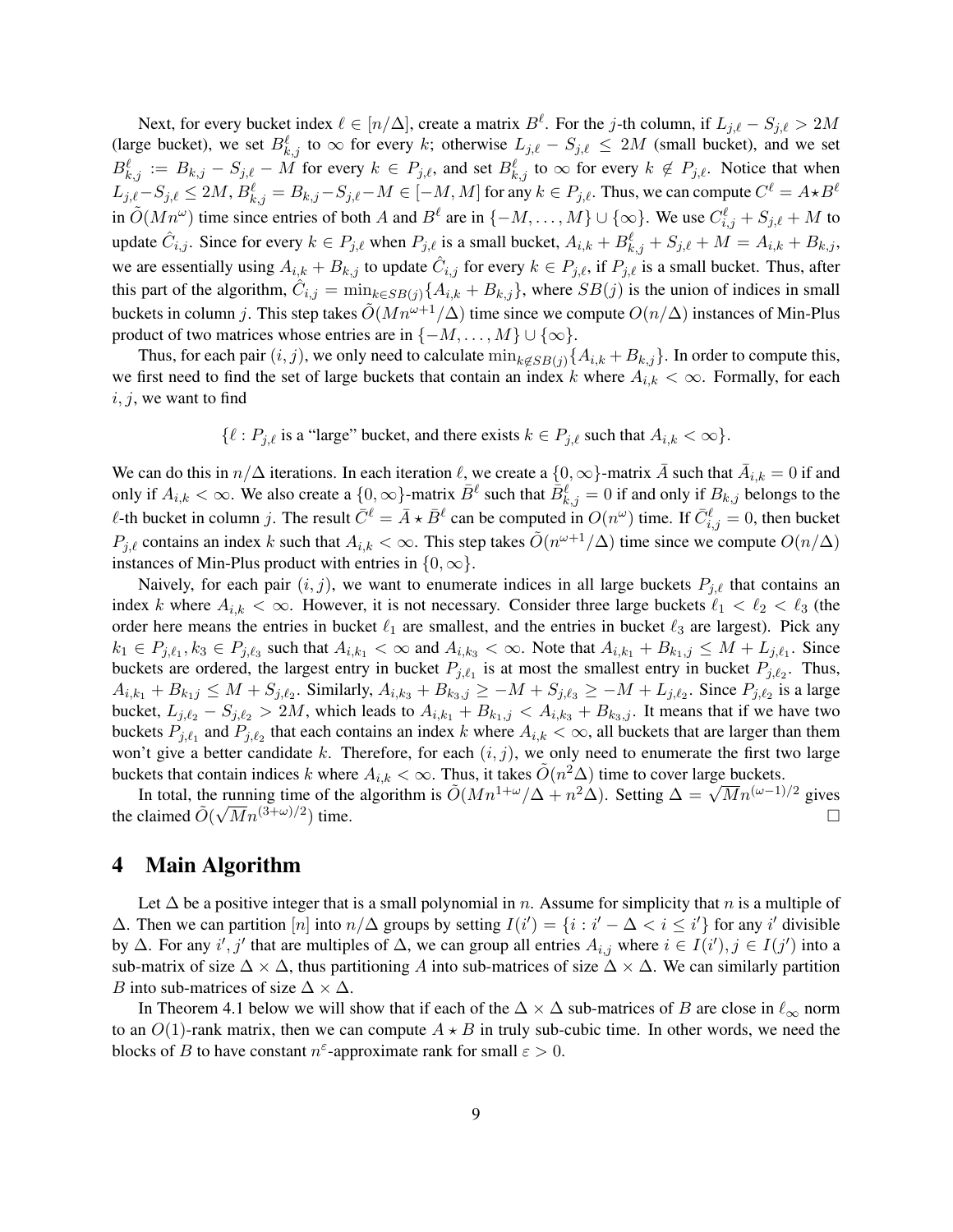**Theorem 4.1.** Let  $A, B$  be two given  $n \times n$  matrices whose entries are polylog n bit integers. Let W be *a* nonnegative integer and let  $d \geq 1$  be an integer with  $d = O(1)$ . Suppose that for all k', j' multiples *of*  $\Delta$ *, we can find two d by*  $\Delta$  *integer matrices*  $X_{k',j'}$  *and*  $Y_{k',j'}$ *, such that for any*  $(k, j) \in I(k') \times I(j')$ *,*  $|B_{k,j} - X_{k',j'}(k)^T Y_{k',j'}(j)| \leq W$ . Then, for any integer  $\rho \geq 1$ , there exists a

$$
\tilde{O}(n^3 \cdot \Delta^{-1/[(d+1)/2]} + \rho \sqrt{W} n^{(3+\omega)/2} + n^3/\rho)
$$

*time algorithm that computes*  $A \star B$ *.* 

To obtain Theorem 1.1 from Theorem 4.1, we set  $\rho$  to  $\lceil n^{(3-\omega)/4}W^{-1/4}\rceil$  when  $W \leq n^{3-\omega}$ ; otherwise we can run the trivial cubic time algorithm for Min-Plus product.

The algorithm starts with the framework behind the Bringmann et al. algorithm [9] that computes the  $(\min, +)$ -product of two matrices with bounded differences. However, each of the three steps in the framework requires a completely different approach due to the less structured nature of matrix B. The resulting algorithm is a strong generalization of the algorithm of [9].

In the rest of this section, we will use  $C = A \star B$  to denote the desired (min, +)-product, and use  $\hat{C}$ as the output of our algorithm. The algorithm contains three phases. In the first phase, we will compute a matrix  $\tilde{C}$ , such that every entry of  $\tilde{C}$  is an additive approximation of the corresponding entry in the desired output C. In the second phase, we will compute  $\hat{C}$  by calculating the  $(\min, +)$ -product of some small weight matrices generated by  $A, B$  and  $\tilde{C}$  using fast matrix multiplication. In the third phase, we will correct all entries of  $\hat{C}$  by efficiently enumerating all  $A_{ik} + B_{kj}$  that can possibly improve  $\tilde{C}_{ij}$ .

#### 4.1 Phase 1: Approximated Min-Plus Product

For each triple  $(i', k', j')$  such that all  $i', k', j'$  are multiples of  $\Delta$ , if we can compute an additive approximation  $\tilde{C}^{i',k',j'}$  of the  $(\min, +)$ -product  $A_{I(i'),I(k')} \star B_{I(k'),I(j')}$ , then we can, in  $O(n^3/\Delta)$  time, compute  $\tilde{C}_{i,j} = \min_{k':\Delta|k'} \tilde{C}_{i,j}^{i',k',j'}$  where  $i \in I(i'), j \in I(j')$ . We will use the geometric data structure from Theorem 2.1 to approximate  $A_{I(i'),I(k')} \star B_{I(k'),I(j')}$ .

**Lemma 4.1.** *There exists a*  $\tilde{O}(\Delta^{3-1/(d+1)/2})$  *time algorithm that computes a W-additive approximation*  $\tilde{C}^{i',k',j'}$  of  $A_{I(i'),I(k')}$   $\star$   $B_{I(k'),I(j')}$ , for any  $i',k',j'$  multiples of  $\Delta$ *.* 

*Proof.* By the structure of B, for any  $(k, j) \in I(k') \times I(j')$ , we have

$$
\left| B_{k,j} - X_{k',j'}(k)^T Y_{k',j'}(j) \right| \leq W.
$$

Therefore, if we can accurately compute

$$
\tilde{C}_{i,j}^{i',k',j'} = \min_{k \in I(k')} \left\{ A_{i,k} + X_{k',j'}(k)^T Y_{k',j'}(j) \right\},\,
$$

we immediately get a *W*-additive approximation of  $A_{I(i'),I(k')} \star B_{I(k'),I(j')}$ .

Create a set of  $(d + 1)$ -dimensional points

$$
P_i = \left\{ \begin{pmatrix} A_{i,k} \\ X_{k',j'}(k) \end{pmatrix} : k \in I(k') \right\},\
$$

and use the data structure in Theorem 2.1 to pre-process this set. Each set has size  $O(\Delta)$ , and there are  $|I(i')| = \Delta$  such sets, so the total pre-processing time is  $\tilde{O}(\Delta^2)$ . For any  $j \in I(j')$ , we create a  $(d+1)$ dimensional vector  $v_j = \begin{pmatrix} 1 \\ V_i \end{pmatrix}$  $Y_{k',j'}(j)$ . We observe that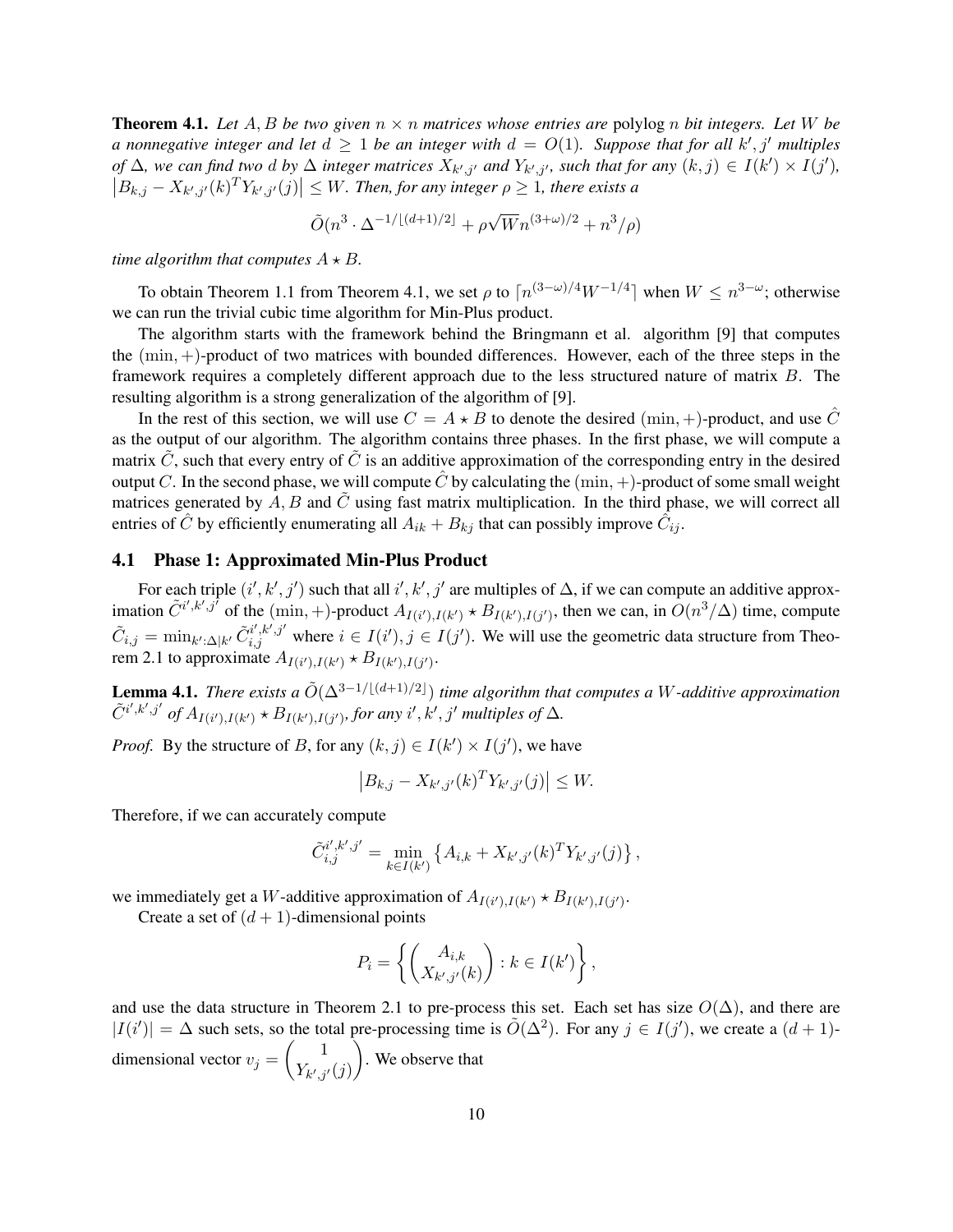$$
A_{i,k} + X_{k',j'}(k)^T Y_{k',j'}(j) = v_j^T \begin{pmatrix} A_{i,k} \\ X_{k',j'}(k) \end{pmatrix}
$$

,

so  $\tilde{C}_{i,j}^{i',k',j'} = \min_{x \in P_i} v_j^T x$ . In order to compute  $\min_{x \in P_i} v_j^T x$  for every pair  $(i, j)$ , we use the emptiness query of the geometric data structure. We want to find the minimum value of  $b$ , so that there exists a point  $x \in P_i$  where  $v_j^T x \leq b$ . This is equivalent to testing whether the half-space  $\lambda = \{x \in \mathbb{R}^{d+1} | v_j^T x \leq b\}$ intersects  $P_i$ . Therefore, we can use binary search on the minimum value of b, which will be equal to  $\tilde{C}^{i',k',j'}_{i,j}.$ 

Each emptiness query takes  $\tilde{O}(\Delta^{1-1/[(d+1)/2]})$  time, and we need to query  $O(\log(|A|_{\infty}+|B|_{\infty}))$  time for each pair  $(i, j) \in I(i') \times I(j')$ , so in total it takes  $\tilde{O}(\Delta^{3-1/[({d+1})/2]})$  time to compute  $\tilde{C}^{i', k', j'}$ .

**Lemma 4.2.** There exists a  $\tilde{O}(n^3 \cdot \Delta^{-1/[(d+1)/2]})$  time algorithm that computes a W-additive approximation  $\tilde{C}$  of  $A \star B$ .

*Proof.* For every triple  $(i', k', j')$  where  $i', k', j'$  are multiples of  $\Delta$ , we compute  $\tilde{C}^{i', k', j'}$  using the algorithm in Lemma 4.1. Since there are  $O((n/\Delta)^3)$  such triples, it takes  $\tilde{O}(n^3 \cdot \Delta^{-1/[(d+1)/2]})$  time in total. Then we compute  $\tilde{C}$  using  $\tilde{C}_{i,j} = \min_{k':\Delta|k'} \tilde{C}_{i,j}^{i',k',j'}$  in  $O(n^3 \cdot \Delta^{-1})$  time.

# **4.2** Phase 2: Create Estimate Matrix  $\hat{C}$  by Random Sampling

This phase of the algorithm consists of  $10\rho \ln n$  rounds. For each round r, we sample  $j^r \in [n]$  uniformly at random. Define  $A^r$  to be an  $n \times n$  matrix where  $A_{i,k}^r := A_{i,k} + B_{k,j^r} - \tilde{C}_{i,j^r}$ , and define  $B^r$  such that  $B_{k,j}^r := B_{k,j} - B_{k,j^r}$ . If we compute  $C^r = A^r * B^r$ , we can infer  $C = A * B$  via the relation  $C_{i,j} = C_{i,j}^r + \tilde{C}_{i,j}$ . However, it is not always possible to compute  $C^r$  efficiently, since the weights of  $A^r$ and  $B^r$  can be arbitrarily large. Therefore, we need to set the large entries in  $A^r$  to be  $\infty$  in order to compute  $A^r \star B^r$  efficiently. Specifically, we will set an entry of  $A^r$  to  $\infty$  if its absolute value is more than 3W. Then we can compute  $C^r = A^r \star B^r$  in  $\tilde{O}(\sqrt{W}n^{(3+\omega)/2})$  time by Theorem 1.2.

This phase deviates from the approach of Bringmann et al. Bringmann et al. set the large entries of both  $A^r$  and  $B^r$  to  $\infty$ . If we were to do that, we wouldn't be able to complete Phase 3 – there doesn't seem to be enough to finish the  $(\min, +)$ -product computation in truly subcubic time. By only setting the large entries of  $A^r$  to  $\infty$  and letting  $B^r$  keep all its entries, we offload enough work onto Phase 2, so that now Phase 3 can also be done in truly subcubic time.

also be done in truly subcubic time.<br>Since there are  $\rho$  rounds, the total time complexity of this phase is  $\tilde{O}(\rho\sqrt{W}n^{(3+\omega)/2})$ . Intuitively, fix any  $i,j\in [n],$  if  $A_{i,k}^r$  is not set to  $\infty$ , then  $C_{i,j}^r\leq \left(A_{i,k}+B_{k,j^r}-\tilde{C}_{i,j^r}\right)+(B_{k,j}-B_{k,j^r})=A_{i,k}+B_{k,j}-\tilde{C}_{i,j^r}.$ Thus, if we take  $\hat{C}_{i,j}$  to be  $\min_{r} \left\{ C_{i,j}^r + \tilde{C}_{i,j^r} \right\}$ , then  $\hat{C}_{i,j} \leq A_{i,k} + B_{k,j}$  as long as  $A_{i,k}^r < \infty$  for at least one r. We will formalize this intuition and show that we only need to enumerate a sub-cubic number of  $(i, k, j)$  triples in order to correct all entries in  $\hat{C}$  after  $10\rho \ln n$  rounds.

**Definition 4.1.** *We call a triple*  $(i, k, j)$ 

- *strongly relevant if*  $A_{i,k} + B_{k,i} = C_{i,i}$ ;
- weakly relevant if  $|A_{i,k} + B_{k,j} \tilde{C}_{i,j}| \le 3W$ ;
- *uncovered if for all*  $1 \leq r \leq 10\rho \ln n$ ,  $|A_{i,k}^r| > 3W$ .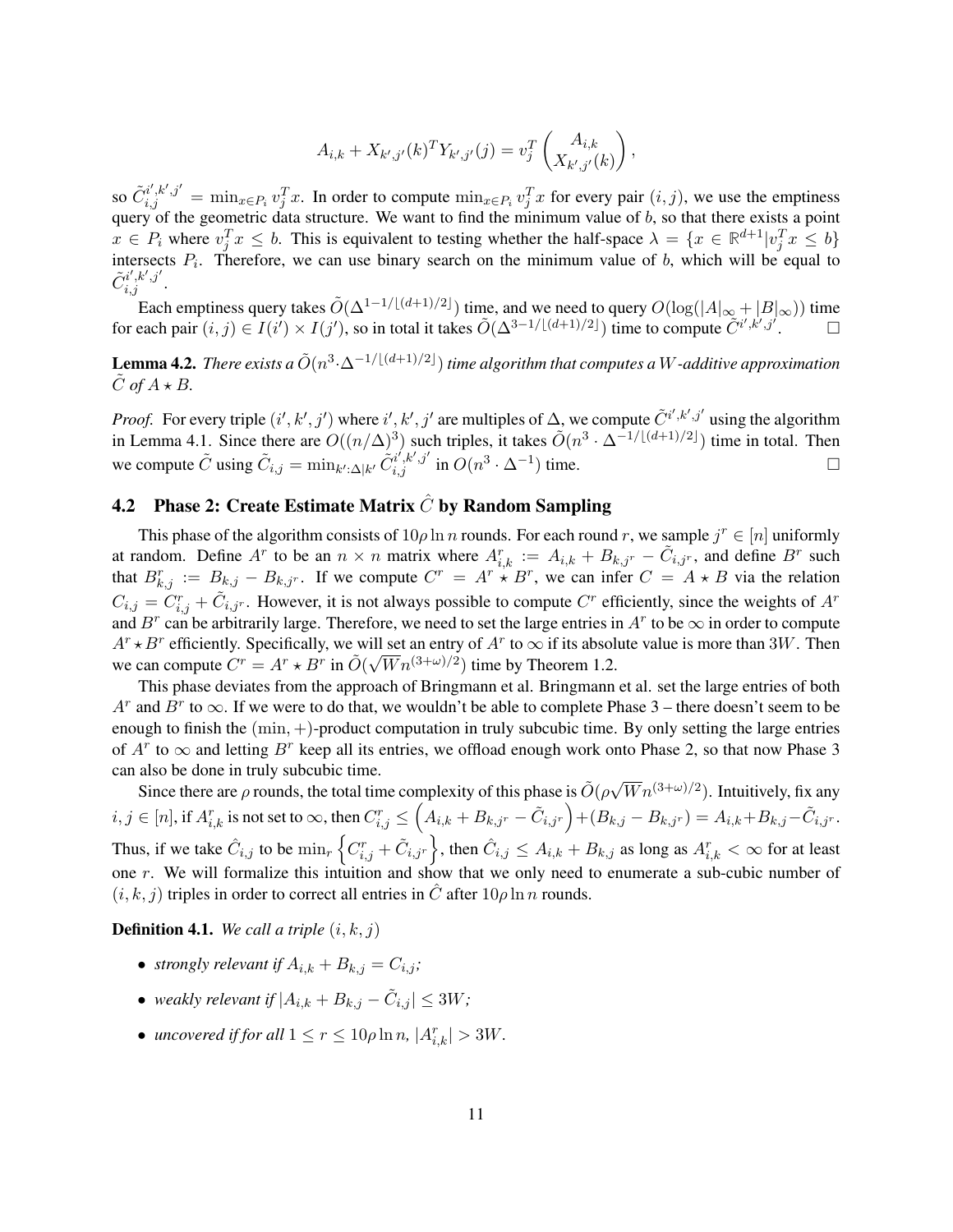Since whether a triple  $(i, k, j)$  is uncovered only depends on  $(i, k)$ , we will also call a pair  $(i, k)$  uncovered if for all  $1 \le r \le 10\rho \ln n$ ,  $|A_{i,k}^r| > 3W$ . A triple (pair) that is not uncovered will be called *covered*.

If a triple  $(i, k, j)$  is not strongly relevant, then even if  $A_{i,k}^r = \infty$  for every round r, it doesn't affect whether  $\hat{C}_{i,j} = C_{i,j}$ . If a triple  $(i, k, j)$  is covered, then there exists a round r such that  $A_{i,k}^r$  is not set to  $\infty$ . In this case,  $\hat{C}_{i,j} \leq C_{i,j}^r + \tilde{C}_{i,j}$   $\leq A_{i,k} + B_{k,j}$ . Since only strongly relevant triples matter, and our algorithm already updates the answer for every covered triples, so we need to update  $\hat{C}$  using triples that are both strongly relevant and uncovered. Specifically, if we can enumerate all strongly relevant and uncovered triples  $(i, k, j)$ , and update  $\hat{C}_{i,j}$  using  $\hat{A}_{i,k} + B_{k,j}$ , we can correct all entries in  $\tilde{C}$ .

However, it is hard to only enumerate strongly relevant and uncovered triples without enumerating some additional triples. Thus we allow the algorithm to enumerate some of the *weakly* relevant and uncovered triples, in addition to strongly relevant and uncovered triples. In this way, we can cover all strongly relevant and uncovered triples, while keeping the total number of triples small. Note that since  $C$  is a W-additive approximation of C, a strongly relevant triple is always weakly relevant, so we care about the total number of weakly relevant and uncovered triples. The next lemma shows that the number of such triples is truly sub-cubic.

### **Lemma 4.3.** With high probability, the number of weakly relevant and uncovered triples is at most  $n^3/\rho$ .

*Proof.* We say a pair  $(i, k)$  is bad if the number of weakly relevant triples  $(i, k, j)$  is greater than  $n/\rho$ .

Fix any bad  $(i, k)$ . For a random  $j \in [n]$ , the probability that  $(i, k, j)$  is weakly relevant is at least  $1/\rho$ . Since we have  $10\rho \ln n$  randomly sampled  $j^r$ , the probability that at least one  $j^r$  forms a weakly relevant triple  $(i, k, j^r)$  is at least  $1 - (1 - 1/\rho)^{10\rho \ln n} \geq 1 - 1/n^{10}$ . Suppose  $(i, k, j^r)$  is weakly relevant, then  $|A_{i,k}^r| = |A_{i,k} + B_{k,j^r} - \tilde{C}_{i,j^r}| \le 3W$ . Thus,  $A_{i,k}^r$  will not be set to  $\infty$  in round r, so  $(i,k)$  is covered. By taking a union bound over all bad  $(i, k)$ , we conclude that with probability at least  $1 - 1/n^8$ , all triples  $(i, k, j)$  will be covered when  $(i, k)$  is bad. It means that with high probability, these bad  $(i, k)$  pairs don't contribute any weakly relevant and uncovered triples.

For a pair  $(i, k)$  that is not bad, the number of j such that  $(i, k, j)$  is weakly relevant is at most  $n/\rho$ , by definition of a bad pair. Thus, these  $(i, k)$  pairs contribute at most  $n^3/\rho$  weakly relevant and uncovered  $\Box$ 

#### 4.3 Phase 3: Enumerate Strongly Relevant and Uncovered Triples

It remains to show how to quickly iterate through strongly relevant, uncovered triples. Fix  $i', k', j'$ multiples of  $\Delta$ , we will show how to efficiently enumerate strongly relevant, uncovered triples in  $I(i') \times$  $I(k') \times I(j')$ . We consider the set  $S_{i',k',j'} \subseteq I(i') \times I(j') \times I(k')$ , consisting of triples  $(i, j, k)$  such that  $A_{i,k}+X_{k',j'}(k)^TY_{k',j'}(j)\leq 2W+\tilde{C}_{i,j}$ . The following lemma shows that it is sufficient to enumerate triples in this set.

**Lemma 4.4.** The set  $S_{i',k',j'}$  contains all strongly relevant triples in  $I(i') \times I(j') \times I(k')$ , and it contains *only weakly relevant triples.*

*Proof.* Let  $(i, k, j)$  be any strongly relevant triple. Then

$$
A_{i,k} + X_{k',j'}(k)^T Y_{k',j'}(j) - \tilde{C}_{i,j}
$$
  
=  $A_{i,k} + B_{k,j} - C_{i,j} + (X_{k',j'}(k)^T Y_{k',j'}(j) - B_{k,j}) + (C_{i,j} - \tilde{C}_{i,j})$   
≤2W,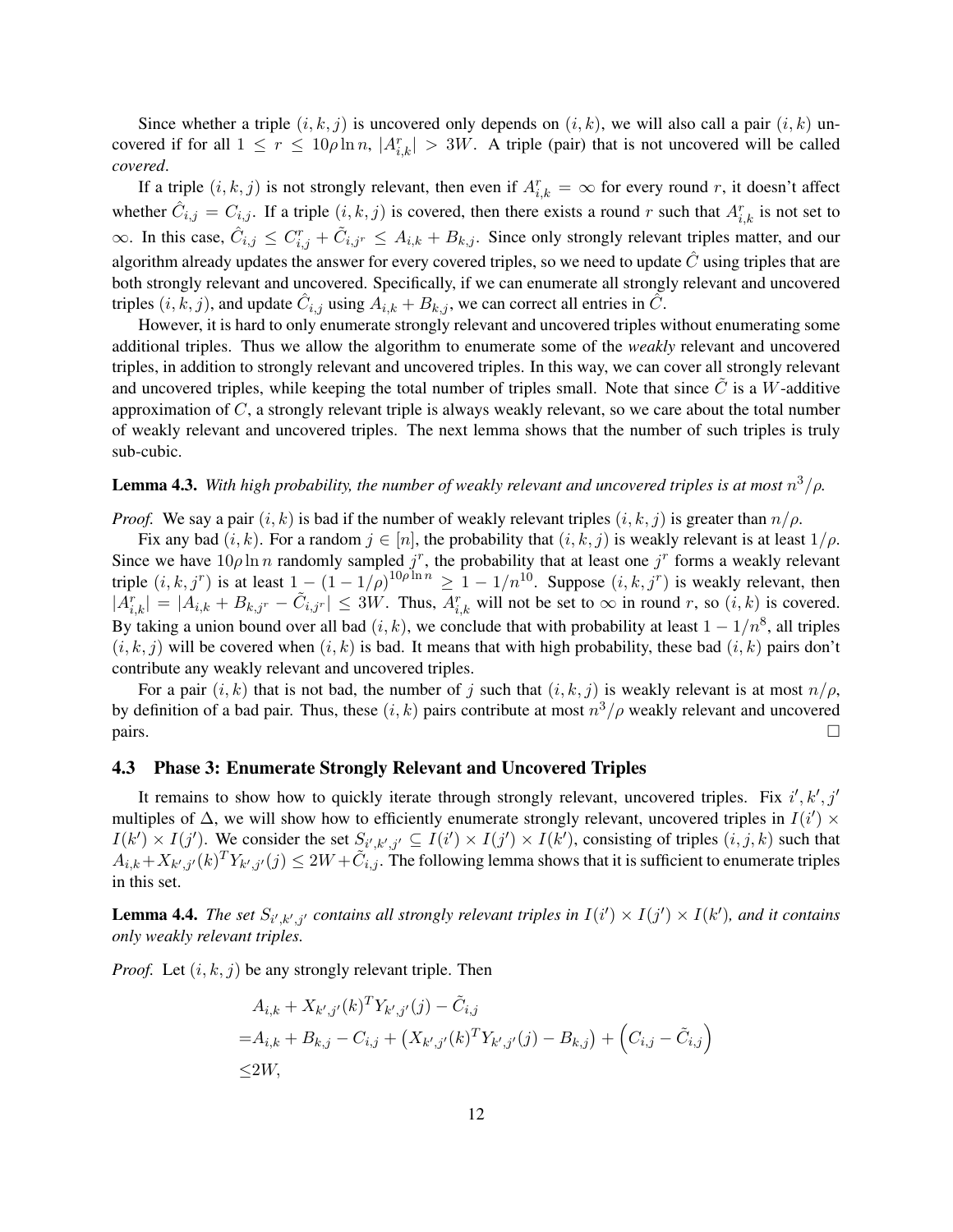so  $(i, k, j) \in S_{i', k', j'}.$ 

In order to prove the second claim, we need to show  $\left| A_{i,k} + B_{k,j} - \tilde{C}_{i,j} \right| \leq 3W$  for every triple  $(i, j, k) \in S_{i', k', j'}$ . Since  $\tilde{C}$  is a W-additive approximation of C,  $A_{i,k} + B_{k,j} - \tilde{C}_{i,j} \geq -W$  holds for every triple  $(i, k, j)$ . Since  $(i, k, j) \in S_{i', k', j'}$ , we have  $A_{i,k} + X_{k', j'}(k)^T Y_{k', j'}(j) \le 2W + \tilde{C}_{i,j}$ , or equivalently:

$$
A_{i,k} + B_{k,j} - \tilde{C}_{i,j} \le 2W + (B_{k,j} - X_{k',j'}(k)^T Y_{k',j'}(j)).
$$

Since  $B_{k,j}$  differs at most W from  $X_{k',j'}(k)^T Y_{k',j'}(j)$ , we have  $A_{i,k} + B_{k,j} - \tilde{C}_{i,j} \le 3W$ .

By Lemma 4.4, it suffices to enumerate uncovered triples in  $S_{i',k',j'}$ . For each  $i \in I(i')$ , create a set of  $(d+1)$ -dimensional points

$$
Q_i = \left\{ \begin{pmatrix} A_{i,k} \\ X_{k',j'}(k) \end{pmatrix} : k \in I(k') \land (i,k) \text{ is uncovered} \right\},\
$$

and pre-process these points using the data structure in Theorem 2.1. For each  $(i, j) \in I(i') \times I(j')$ , we create the following half-space:

$$
\lambda_{i,j} = \left\{ x \in \mathbb{R}^{d+1} \vert \begin{pmatrix} 1 \\ Y_{k',j'}(j) \end{pmatrix}^T x \le 2W + \tilde{C}_{i,j} \right\}.
$$

Then  $Q_i \cap \lambda_{i,j}$  contains the set of  $k \in I(k')$  such that  $(i, k, j) \in S_{i',j',k'}$  and  $(i, k)$  is uncovered. Therefore, we can use the data structure in Theorem 2.1 to list the set of k in  $O(\Delta^{1-1/[(d+1)/2]} + |Q_i \cap \lambda|)$  time. Note that the total number of listed points is bounded by the number of weakly-relevant, uncovered triples, so the summation of the second term over all i', k', j', i, j is  $\tilde{O}(n^3/\rho)$ . The summation of the first term over all  $i', k', j', i, j$  is  $\tilde{O}(n^3 \cdot \Delta^{-1/\lfloor (d+1)/2 \rfloor}).$ 

# 5 Application I: Geometric APSP

In this section, we study an algorithm for APSP where the edge weights of the input graph can be approximated by a low dimensional geometric function.

Let W be an integer,  $d \geq 1$  be a constant integer and let  $\delta \in (0,1]$  be a constant. Let us define (as in the introduction) a  $(W, d, \delta)$ -geometrically weighted clustered graph,  $(W, d, \delta)$ -GWC for short as follows.  $G = (V, E)$  is  $(W, d, \delta)$ -GWC if

- *V* is partitioned into  $t = n^{1-\delta}$  subsets  $V_1, V_2, \dots, V_t$  of size  $O(n^{\delta})$ ,
- for every  $i, j \in \{1, ..., t\}$ , each  $v \in V_i$  is assigned a *d*-dimensional integer vector  $p^{i,j}(v)$ , and each  $u \in V_j$  is assigned a d-dimensional integer vector  $q^{i,j}(u)$ , and
- for  $v \in V_i$ ,  $u \in V_j$ ,  $|w(v, u) p^{i,j}(v)^T q^{i,j}(u)| \leq W$ . In other words, the edge weights in  $V_i \times V_j$  are determined by a matrix whose  $W$ -approximate rank is at most  $d$ ,
- the absolute value of any edge weight is at most  $O(n^c)$  for some constant c.

The last bullet is only needed so that SSSP in such graphs can be performed in truly subcubic time even if there are negative edge weights, e.g. as in Goldberg [17].

The following is a direct corollary of Theorem 1.1: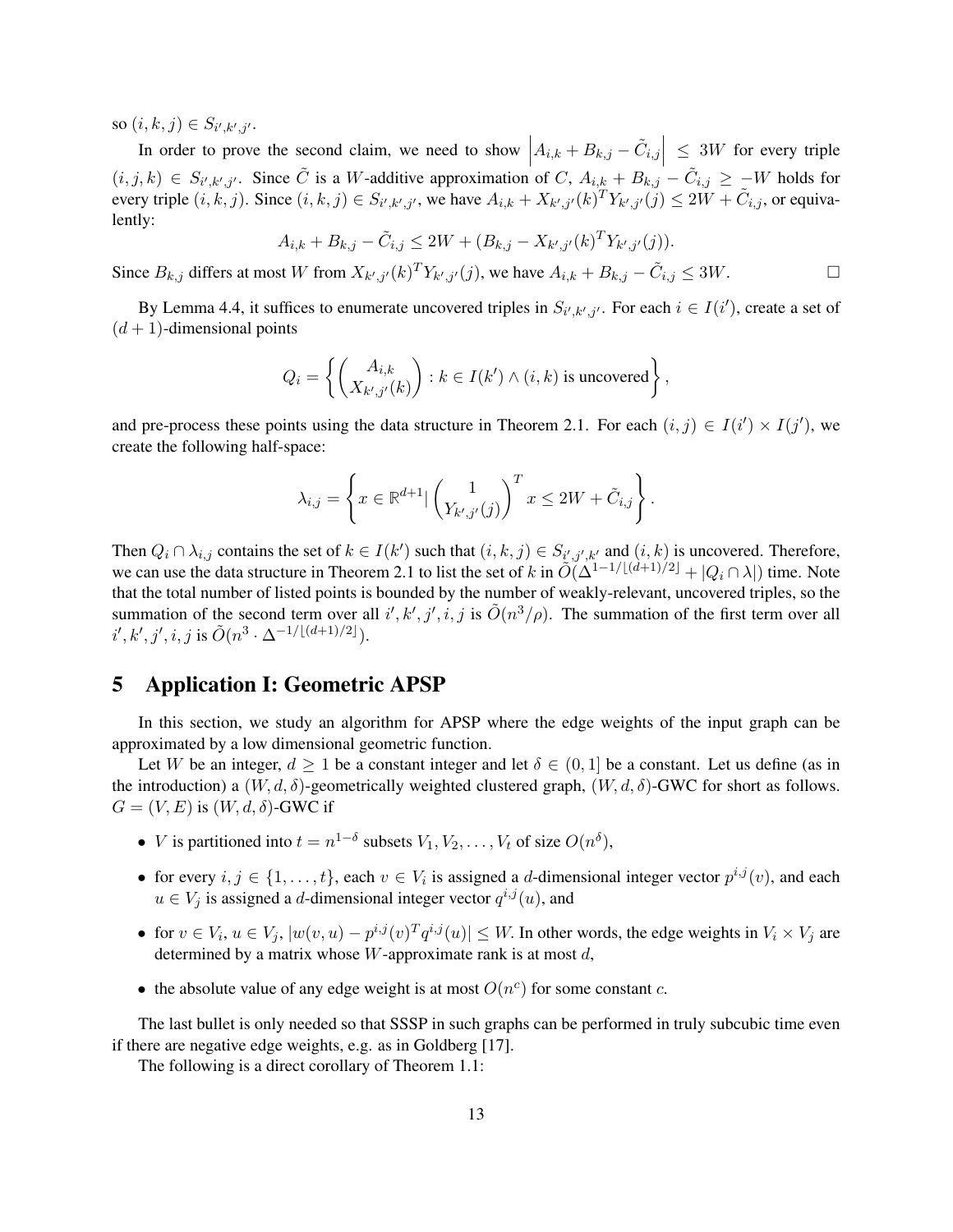Corollary 5.1. *For any integer matrix* A *and* B *the generalized adjacency matrix of a* (W, d, δ)*-GWC graph, we can compute*  $C = A \star B$  *in*  $\tilde{O}(n^{3-\delta/[(d+1)/2]} + n^{(9+\omega)/4} \cdot W^{1/4})$  *time.* 

Using Corollary 5.1, we can compute the shortest distance between two vertices among all paths with a small length. Using a standard technique in APSP algorithms, we can compute shortest paths among the long paths by randomly sampling vertices.

Theorem 5.1. *We can compute APSP for a* (W, d, δ)*-GWC graph in*

- $\tilde{O}(W^{1/8}n^{(21+\omega)/8})$  *time whenever*  $W > n^{3-\omega-4\delta/[(d+1)/2]}$ *, and*
- $\tilde{O}(n^{3-\delta/(2\lfloor (d+1)/2 \rfloor}))$  *time if*  $W \leq n^{3-\omega-4\delta/\lfloor (d+1)/2 \rfloor}$ .

*Proof.* Let B be the generalized adjacency matrix, and let  $\ell$  be a parameter to be fixed later. For each  $i \leq \ell$ , we can compute  $B^{(i)}$  by iterating the product  $B^{(i)} \leftarrow A \star B$  for  $A = B^{(i-1)}$ . By Corollary 5.1, this step will take  $\tilde{O}(\ell \cdot n^{3-\delta/[(d+1)/2]} + \ell \cdot n^{(9+\omega)/4} \cdot W^{1/4})$  time.

We can randomly sample  $\tilde{\Theta}(n/\ell)$  vertices S, and perform Dijkstra's algorithm to and from these vertices in S (after the usual Johnson's preprocessing to get rid of any negative weights, and using say Goldberg's SSSP algorithm which works in truly subcubic time since the edge weights are assumed to be polynomial in  $n$ ). With high probability, S hits a shortest path between every two vertices that have a shortest path containing at least  $\ell$  vertices. We can perform this step in  $\tilde{\Theta}(n^3/\ell)$  time.

The first step gives the shortest path between two vertices that uses at most  $\ell$  vertices, and the second step gives the shortest path that uses more than  $\ell$  vertices. Thus, by taking the smaller one over these two, we can correctly compute the APSP.

The total time complexity is  $\tilde{O}(\ell \cdot n^{3-\delta/[(d+1)/2]} + \ell \cdot n^{(9+\omega)/4} \cdot W^{1/4} + n^3/\ell)$ . If  $W > n^{3-\omega-4\delta/[(d+1)/2]}$ , then  $n^{(9+\omega)/4} \cdot W^{1/4} > n^{3-\delta/[(d+1)/2]}$ , so the running time is

$$
\tilde{O}(\ell \cdot n^{(9+\omega)/4} \cdot W^{1/4} + n^3/\ell).
$$

We can set  $\ell$  to be  $n^{(3-\omega)/8}/W^{1/8}$ , balancing the two terms of the runtime and thus minimizing it at  $\tilde{O}(W^{1/8}n^{(21+\omega)/8}).$ 

Otherwise, if  $W \le n^{3-\omega-4\delta/[(d+1)/2]}$ , then  $n^{(9+\omega)/4} \cdot W^{1/4} \le n^{3-\delta/[(d+1)/2]}$ , so the running time is

$$
\tilde{O}(\ell \cdot n^{3-\delta/\lfloor (d+1)/2 \rfloor} + n^3/\ell).
$$

Then it makes sense to set  $\ell = n^{\delta/(2\lfloor (d+1)/2 \rfloor)}$ , minimizing the runtime to  $\tilde{O}(n^{3-\delta/(2\lfloor (d+1)/2 \rfloor})).$ 

 $\Box$ 

## 6 Application II: Batch Range Mode

In this section, as an application of our Main Algorithm, we give an  $O(n^{1.5-\epsilon})$  time algorithm for the Batch Range Mode query problem for some  $\varepsilon > 0$ . In a high level, there are two steps in the algorithm. First we use the Main Algorithm to obtain a truly subcubic time  $(\min, +)$ -product for particularly structured matrices; then we show how to reduce range mode to this kind of structured  $(\min, +)$ -product.

**Lemma 6.1.** Let  $A, B$  be two  $n \times n$  integer matrices, where matrix  $B$  meets

*1) Each row of* B *is non-increasing;*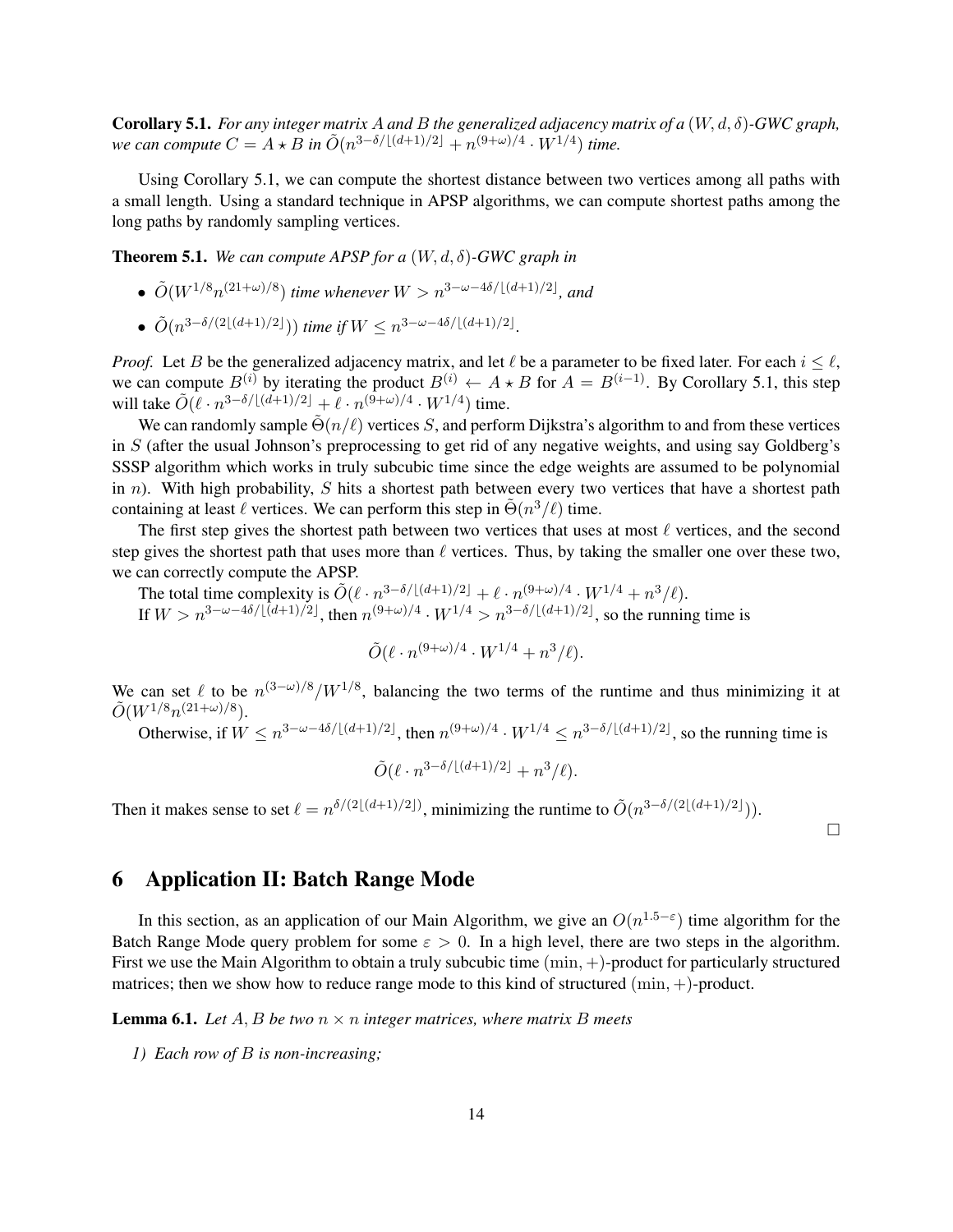2) The difference between the sum of elements in the *j*-th column, and the sum of elements in the  $(j+1)$ -th *column is at most* m*, for any* j*.*

*When*  $m = \Omega(n^{(\omega-1)/2})$ , there exists a  $\tilde{O}(n^{(14+\omega)/6} \cdot m^{1/6})$  time algorithm that computes  $A \star B$ , which *is truly sub-cubic as long as*  $m = O(n^{4-\omega-\epsilon})$  *for some*  $\varepsilon > 0$ *. When*  $m = O(n^{(\omega-1)/2})$ *, there exists a*  $\tilde{O}(n^{(9+\omega)/4})$  time algorithm.

*Proof.* Let  $\Delta, \gamma \ge 1$  be small polynomials in *n* to be fixed later. Fix j' a multiple of  $\Delta$ . Since  $\sum_{k=1}^{n} B_{k,j}$  –  $\sum_{k=1}^{n} B_{k,j+1} \leq m$  for any  $j \in I(j')$ , we have

$$
\sum_{k=1}^{n} B_{k,j'-\Delta+1} - \sum_{k=1}^{n} B_{k,j'} \leq \Delta m.
$$

By averaging, there are at most  $\Delta m/\gamma$  indices  $k \in [n]$  such that  $B_{k,j'-\Delta+1} - B_{k,j'} \geq \gamma$ . For each k such that  $B_{k,j'-\Delta+1} - B_{k,j'} \geq \gamma$ , and for each  $j \in I(j')$ , we set  $B_{k,j}$  as M, for some large enough integer M (larger than all entries in B). We call the matrix  $\hat{B}$  after we do this transformation for every j'. Note that  $\hat{B}$ differs with B in at most  $nm\Delta/\gamma$  entries.

Notice that  $\hat{B}$  has the following nice property: for each  $j', k'$  multiples of  $\Delta$ ,  $\left| \hat{B}_{j,k} - \hat{B}_{j',k} \right| \leq \gamma$  for any  $j \in I(j'), k \in I(k')$ . Consider a set of 1-dimensional vectors  $X_{k',j'}(k) = [\hat{B}_{j',k}]$ , and  $Y_{k',j'}(j) = [1]$ , then  $\begin{array}{c} \begin{array}{c} \begin{array}{c} \end{array} \\ \begin{array}{c} \end{array} \end{array} \end{array}$  $\left| \hat{B}_{j,k} - X_{k',j'}(k)^T Y_{k',j'}(k) \right| \leq \gamma$ . Therefore, we can apply Theorem 1.1 using  $d = 1$ . This gives a

$$
\tilde{O}(n^3/\Delta + n^{(9+\omega)/4} \cdot \gamma^{1/4})
$$

time algorithm to compute  $\hat{C} = A \star \hat{B}$ .

We can recover  $C = A \star B$  from  $\hat{C}$ . Since B and  $\hat{B}$  differ in at most  $nm\Delta/\gamma$  entries, and  $\hat{B}$  is larger on these entries, we can enumerate  $A_{i,k} + B_{k,j}$  to update  $C_{i,j}$ , where  $B_{k,j}$  differs from  $\hat{B}_{k,j}$ . This will take  $O(n^2m\Delta/\gamma)$  time.

The total complexity is  $\tilde{O}(n^3/\Delta + n^{(9+\omega)/4} \cdot \gamma^{1/4} + n^2 m \Delta / \gamma)$ .

When  $m = \Omega(n^{(\omega - 1)/2})$ , we can balance by setting  $\Delta = n^{(4-\omega)/6} m^{-1/6}$ , and  $\gamma = n^{(1-\omega)/3} m^{2/3}$ . This gives a  $\tilde{O}(n^{(14+\omega)/6} \cdot m^{1/6})$  time algorithm.

When  $m = O(n^{(\omega-1)/2})$ , we can balance by setting  $\Delta = n^{(3-\omega)/4}$ , and  $\gamma = 1$  to get a  $\tilde{O}(n^{(9+\omega)/4})$ time algorithm.

**Theorem 6.1.** *Given a sequence*  $a_1, a_2, \ldots, a_n$ *, and* n *ranges*  $[l_1, r_1], [l_2, r_2], \ldots, [l_n, r_n]$ *, there exists a*  $\tilde{O}(n^{(27+2\omega)/(19+\omega)})$  time algorithm that computes the frequency of the most frequent element for each range  $[l_i, r_i]$ . Using  $\omega \leq 2.373$ , this algorithm runs in  $\tilde{O}(n^{1.4854})$  time.

*Proof.* Without loss of generality, we assume  $l_i \leq n/2 < r_i$ . Otherwise, we can use a divide-and-conquer approach to first compute the queries that satisfy  $l_i \leq n/2 < r_i$ , then recurse on the two halves  $[1, n/2]$  and  $(n/2, n]$  to compute answers. Since the proposed time complexity is  $\Omega(n^{1+\epsilon})$  for some  $\epsilon > 0$ , the total time complexity does not change by the Master Theorem.

Let  $T$  be a parameter of the algorithm that controls the block size as well as a threshold frequency for frequent elements and infrequent elements. We handle elements that appear at most T times (infrequent elements), and elements that appear more than  $T$  times (frequent elements) differently.

Fix some infrequent elements x. For any  $a_j = a_k = x$  where  $j \leq k$ , we create an interval  $[j, k]$ , whose weight is the number of occurrence of x in the range  $[j, k]$ . Since x occurs at most T times, the number of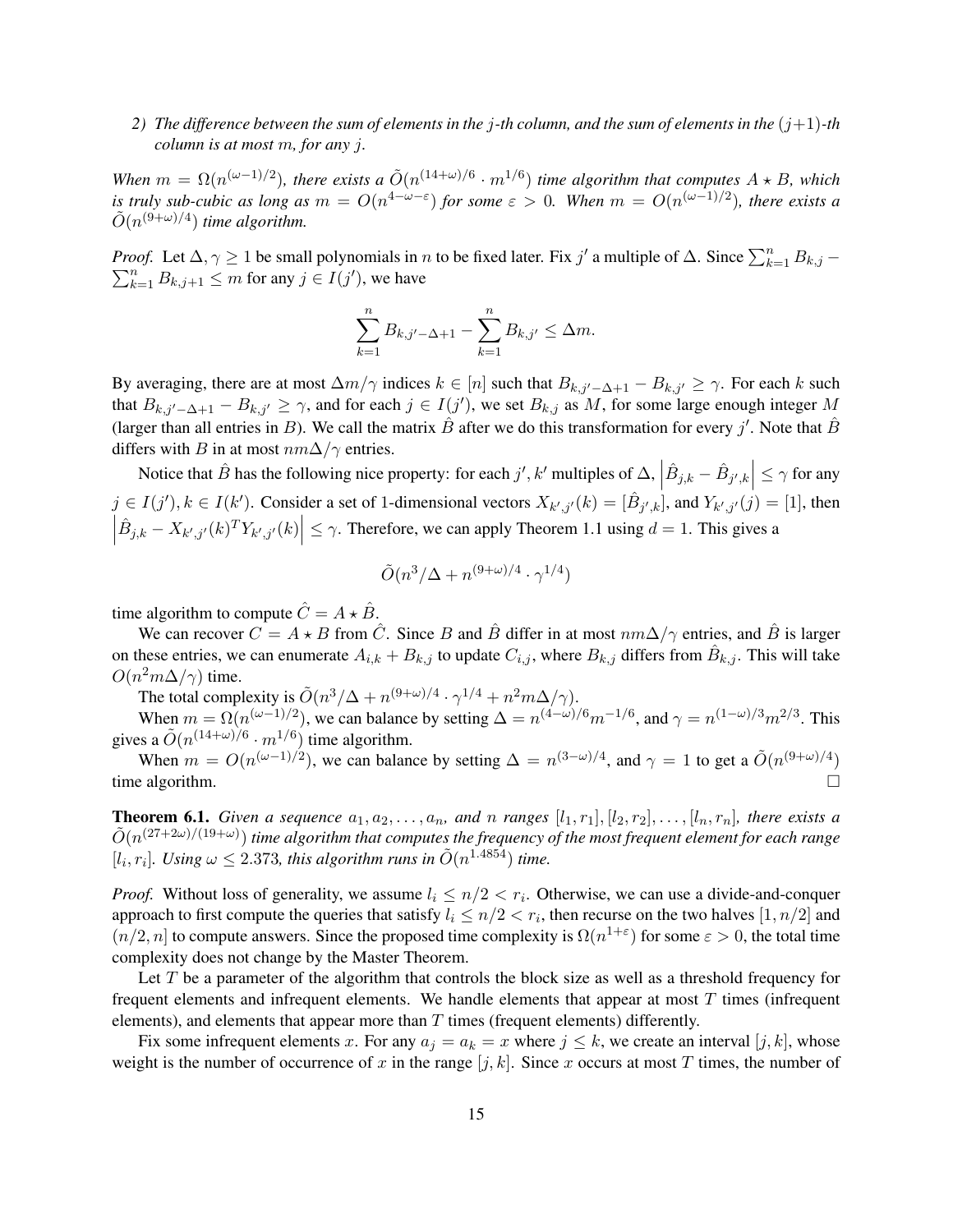of such intervals is at most  $O(Tn)$ . To query the largest frequency in a range  $[l_i, r_i]$ , it is equivalent to ask the largest weight of intervals that are contained in the interval  $[l_i, r_i]$ . This problem can be solved by, for instance, using a persistent balanced search tree, in  $O(Tn)$  preprocess time and  $O(1)$  query time.

Now consider the "frequent" elements in the array that occur more than T times. There are at most  $n/T$ distinct frequent elements in the array. For each of these elements  $x$ , we create a balanced binary search tree  $B_x$ , whose elements are the set of occurrences  $\{i : a_i = x\}$ , augmented with the size of the subtree rooted at each node. We split the whole sequence  $a_1, \ldots, a_n$  into consecutive blocks of size  $O(T)$ , so that  $n/2$  is the right boundary of one block and the left boundary of the next block.

For a range  $[l_i, r_i]$ , let  $S_s, S_{s+1}, \ldots, S_t$  be the maximum set of blocks in this range, then the range mode of  $[l_i, r_i]$  is either the range mode of the subinterval  $S_s, S_{s+1}, \ldots, S_t$ , or some elements in  $[l_i, r_i] \setminus I$  $\{S_s, S_{s+1}, \ldots, S_t\}.$ 

Suppose that the range mode of  $[l_i, r_i]$  is not the range mode of  $S_s, S_{s+1}, \ldots, S_t$ . Then, we have a candidate list of  $O(T)$  numbers (those to the left and right of  $S_s, S_{s+1}, \ldots, S_t$  in  $[l_i, r_i]$ ) that can possibly be the range mode of the interval  $[l_i, r_i]$ . For each of these numbers x, we can query its occurrence in the range  $[l_i, r_i]$  by querying the number of elements between  $[l_i, r_i]$  in  $B_x$  which takes  $O(\log n)$  time due to the augmentation.

Therefore, it takes  $\tilde{O}(T)$  overhead to compute the range mode of  $[l_i, r_i]$  once we know the range mode of  $S_s, S_{s+1}, \ldots, S_t$ . Thus, we can focus on the sub-problem of computing the range mode of the subinterval  $S_s, S_{s+1}, \ldots, S_t$ , where  $S_s$  is to the left of  $n/2$ , and  $S_t$  is to the right of  $n/2$  and some pair of blocks  $S_{i*}, S_{i*+1}$  end and start (respectively) at  $n/2$ . Call these last two the middle blocks.

We create two matrices  $A$  and  $B$ . The columns of  $A$  and rows of  $B$  are indexed by the heavy elements in  $a_1, \ldots, a_n$ . The rows of A and columns of B are indexed by j such that  $S_j$  is one of the blocks of size T that we partitioned  $a_1, \ldots, a_n$  into. Hence both A and B are  $O(n/T)$  by  $O(n/T)$  matrices.

More concretely, for each  $S_s$  to the left of  $n/2$ , we create a row s in matrix A, where  $A_{s,k}$  is the negated number of occurrences of element k in the subinterval  $S_s, \ldots, S_{i*}$  (recall that  $S_{i*}$  ends at  $n/2$ ); for each  $S_t$  to the right of  $n/2$ , we create column t in matrix B where  $B_{k,t}$  is the negated number of occurrences of element k in the subinterval  $S_{i*+1}, \ldots, S_t$  (recall that  $S_{i*+1}$  starts at  $n/2 + 1$ ). Therefore, the negated Min-Plus product entry  $-(A \star B)_{s,t}$  will be the range mode in the full subinterval  $S_s, S_{s+1}, \ldots, S_t$ .

Note that  $A, B$  are  $O(n/T)$  by  $O(n/T)$  matrices, each row of B is monotonically non-increasing, and the difference between the *i*-th column and  $(i + 1)$ -th column is at most T. Therefore, we can apply Lemma 6.1 to multiply  $A \star B$  in  $\tilde{O}((n/T)^{(14+\omega)/6}T^{1/6})$  time when  $T = \Omega((n/T)^{(\omega-1)/2})$ .

Therefore, the overall running time of the algorithm is  $\tilde{O}((n/T)^{(14+\omega)/6}T^{1/6}+nT)$ . By setting  $T=$  $n^{(8+\omega)/(19+\omega)}$ , we get a  $\tilde{O}(n^{(27+2\omega)/(19+\omega)})$  time algorithm.

### 7 Application III: Maximum Subarray with Bounded Entries

In [22], Tamaki and Tokuyama reduced 2D maximum subarray problem to  $(\min, +)$ -product of two matrices  $A, B$ , using a divide-and-conquer approach. In this reduction, if the absolute values of the entries of the input array are bounded by  $M$ , then the matrix  $A$  has the property that

$$
\forall i, j, |A_{i+1,j+1} - A_{i,j+1} - A_{i+1,j} + A_{i,j}| \le M.
$$

The same property holds for B as well. If we can compute  $(\min, +)$ -product of matrices with this property in sub-cubic time, then we can solve the maximum subarray problem with bounded entry in sub-cubic time as well.

Motivated by this application, we define the following notion of finite difference operator.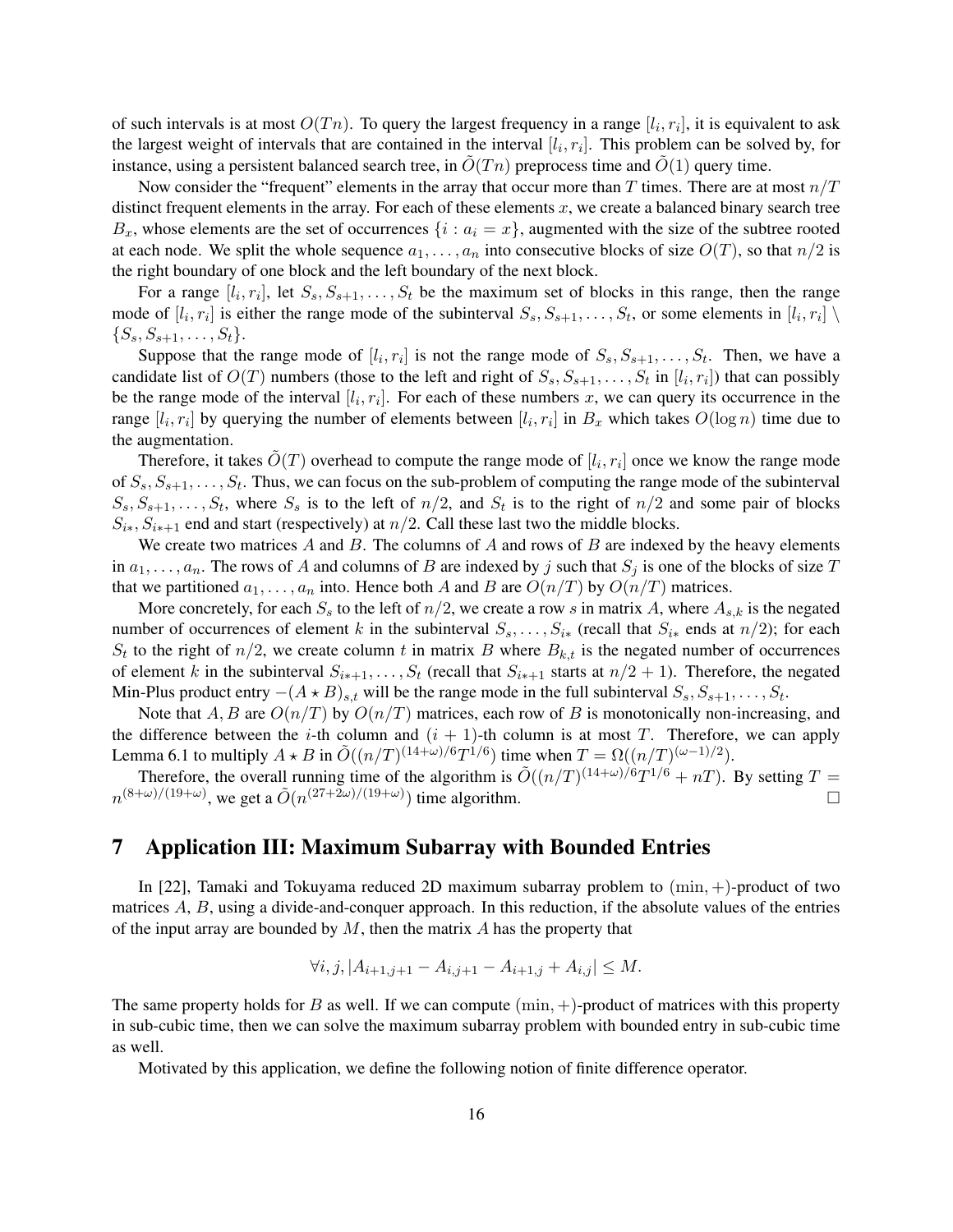Definition 7.1. *The finite difference operator* D *acts on a matrix such that*

$$
(\mathcal{D}A)_{i,j} = A_{i+1,j+1} - A_{i,j+1} - A_{i+1,j} + A_{i,j}.
$$

Using this definition, we can rephrase the property of matrices related with the maximum subarray problem as  $|(\mathcal{D}A)_{i,j}| \leq M$ .

In the rest of this section, we will show how to compute  $A \star B$  in sub-cubic time when  $|(\mathcal{D}^t B)_{i,j}| \leq M$ for some constant t. The following lemma shows that matrices with bounded entries after the operator  $\mathcal{D}^t$ can be approximated with a low rank matrix.

**Lemma 7.1.** For an arbitrary matrix B where  $|(\mathcal{D}^t B)_{i,j}| \leq M$ , there exist 2n integer vectors of (2t)dimension  $X(1), X(2), \ldots, X(n)$  and  $Y(1), Y(2), \ldots, Y(n)$ , such that  $|B_{i,j} - X(i)^T Y(j)| = O(Mn^{2t}).$ 

*Proof.* We prove this by induction on t. When  $t = 0$ , the claim is trivially true.

When  $t > 0$ , assume the claim is true for  $t - 1$ . Let  $A = \mathcal{D}B$ . Since  $\mathcal{D}^{t-1}A = \mathcal{D}^tB$ , by induction, there exists  $(2t-2)$ -dimension vectors  $P(i)$ ,  $Q(j)$  such that  $|A_{i,j} - P(i)^T Q(j)| = O(Mn^{2t-2})$ . Define  $E_{i,j} = A_{i,j} - P(i)^T Q(j)$  to be the error term, whose absolute value is bounded by  $O(Mn^{2t-2})$ . Since  $A = \mathcal{D}B$ ,

$$
B_{i,j} = \left(\sum_{a=1}^{i-1} \sum_{b=1}^{j-1} A_{a,b}\right) - B_{1,1} + B_{i,1} + B_{1,j}
$$
  
= 
$$
\left(\sum_{a=1}^{i-1} \sum_{b=1}^{j-1} (P(a)^T Q(b) + E_{a,b})\right) - B_{1,1} + B_{i,1} + B_{1,j}
$$
  
= 
$$
\left(\sum_{a=1}^{i-1} P(a)\right)^T \left(\sum_{b=1}^{j-1} Q(b)\right) - B_{1,1} + B_{i,1} + B_{1,j} + \left(\sum_{a=1}^{i-1} \sum_{b=1}^{j-1} E_{a,b}\right)
$$
  
= 
$$
\left[-B_{1,1} + B_{i,1}\right]^T \left[\begin{array}{c}B_{1,j} \\ 1 \\ \sum_{b=1}^{j-1} P(a)\end{array}\right] + \left(\sum_{a=1}^{i-1} \sum_{b=1}^{j-1} E_{a,b}\right)
$$

Therefore, if we set

$$
X(i) := \begin{bmatrix} 1 \\ -B_{1,1} + B_{i,1} \\ \sum_{a=1}^{i-1} P(a) \end{bmatrix}, \text{ and } Y(j) := \begin{bmatrix} B_{1,j} \\ 1 \\ \sum_{a=1}^{i-1} Q(a) \end{bmatrix},
$$

we will have

$$
|B_{i,j} - X(i)^T Y(j)| = \left| \sum_{a=1}^{i-1} \sum_{b=1}^{j-1} E_{a,b} \right| = O(Mn^{2t}),
$$

which completes the induction.

**Theorem 7.1.** *For two integer matrices* A and B, if  $|(\mathcal{D}^t B)_{i,j}| \leq M$  *for some constant*  $t \geq 1$ *, then there exists an algorithm that computes*  $A \star B$  *in*  $\tilde{O}(n^{3-\frac{3-\omega}{2t^2+4}}M^{1/(2t^2+4)})$  *time.*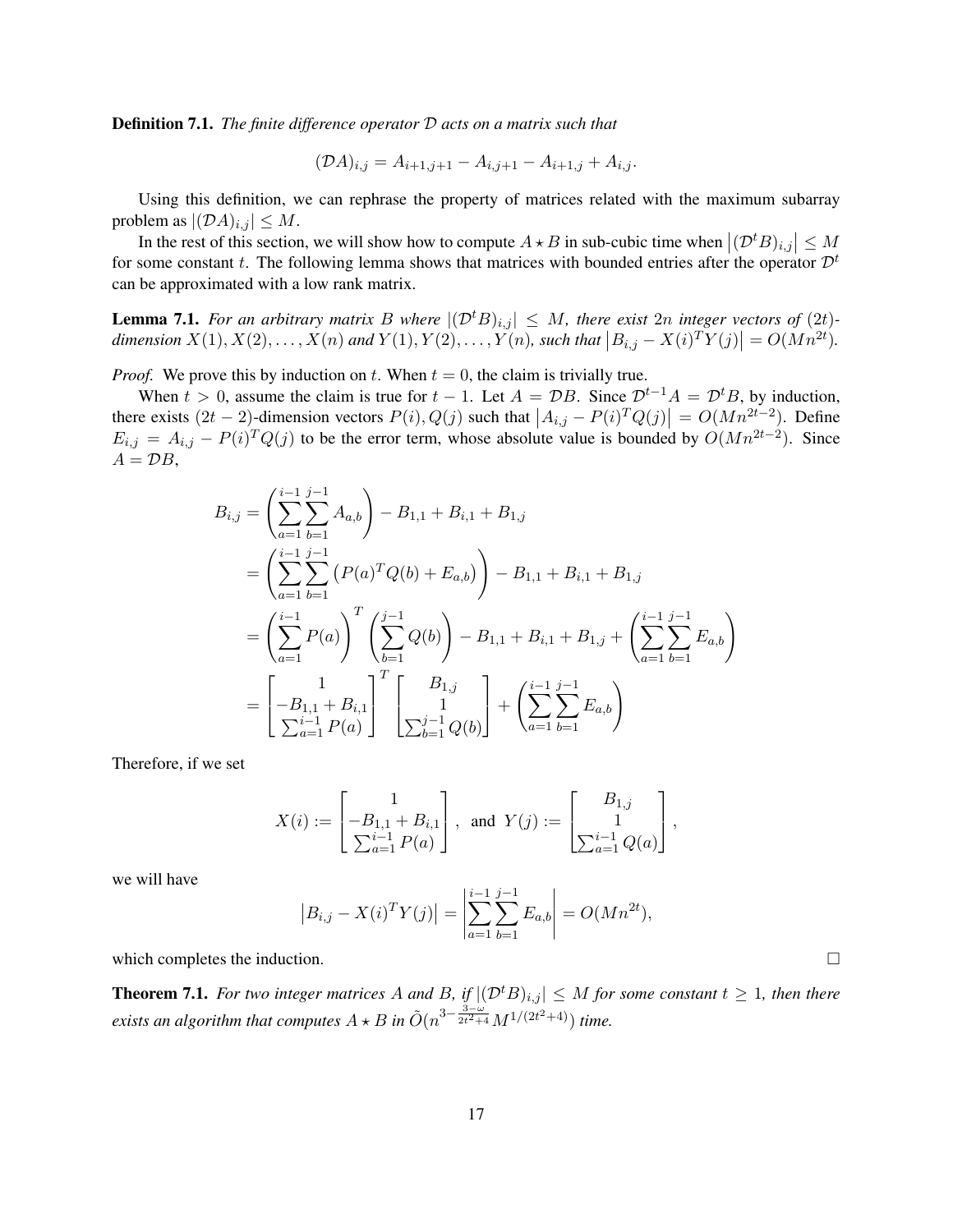*Proof.* Let  $\Delta$  be a small polynomial in n. For any  $\Delta \times \Delta$  sub-matrix of B, the t-th discrete difference is also bounded by M. Therefore, by Lemma 7.1, for each i', j' multiples of  $\Delta$ , there exist 2t-dimensional vectors  $X_{i',j'}(i), Y_{i',j'}(j)$  such that  $X_{i',j'}(i)^T Y_{i',j'}(j)$  is an  $O(M\Delta^{2t})$ -additive approximation of  $B_{i,j}$ . In other word, every  $\Delta \times \Delta$  sub-matrices of B has an  $O(M\Delta^{2t})$ -approximate rank at most 2t. Therefore, we can apply Theorem 1.1 to get an algorithm that computes  $A \star B$  in time

$$
\tilde{O}(n^3 \cdot \Delta^{-1/(2t+1)/2} + n^{(9+\omega)/4} \cdot (M\Delta^{2t})^{1/4}).
$$

By setting  $\Delta = (n^{(3-\omega)/2} \cdot M^{-1/2})^{\frac{t}{t^2+2}}$ , we get a  $\tilde{O}(n^{3-\frac{3-\omega}{2t^2+4}} M^{1/(2t^2+4)})$  time algorithm.

**Corollary 7.1.** *Given an*  $n \times n$  *array* A, where the absolute value of each entry is bounded by M. There *exists an algorithm that finds the maximum subarray of A in*  $\tilde{O}(n^{\frac{15+\omega}{6}}M^{1/6})$  *time.* Use  $\omega < 2.373$ , this gives an  $\tilde{O}(n^{2.8955}M^{1/6})$  time algorithm, which is truly subcubic when  $M = o(n^{0.627})$ .

*Proof.* We can use Tamaki and Tokuyama's reduction in [22], and apply Theorem 7.1 using  $t = 1$  to immediately get this result.

#### 7.1 Tight Lower Bound for d-Dimensional Maximum Subarray

In this section, we show the conditional lower bound for the  $d$ -Dimensional Maximum Subarray problem, where the entries of the input array can have arbitrary real values. Backurs et al. [6] showed an  $n^{d+\lfloor d/2\rfloor-o(1)}$  conditional lower bound for d-Dimensional Maximum Subarray, based on the hardness of the Max-Weight  $(d + |d/2|)$ -Clique problem. Their lower bound is only tight for  $d = 2$ , since Kadane's algorithm for d-Dimensional Maximum Subarray runs in  $O(n^{2d-1})$  time.

We show an  $n^{2d-1-o(1)}$  conditional lower bound for the d-Dimensional Maximum Subarray problem, based on the hardness of the Max-Weight  $(2d - 1)$ -Clique problem. In our reduction, we will introduce two intermediate problems defined as following.

Definition 7.2 (Two-sided d-Uniform Hypergraph). *A complete hyperedge-weighted* d*-uniform hypergraph whose vertex set is partitioned into* 2d *sets*  $U_1, U_2, \ldots, U_d, V_1, V_2, \ldots, V_d$ *, each with n vertices is* two-sided *if any* d-hyperedge  $(w_1, \ldots, w_d)$  *not in the form of*  $w_1 \in U_1 \cup V_1, w_2 \in U_2 \cup V_2, \ldots, w_d \in U_d \cup V_d$ , has *zero weight.*

Definition 7.3 (Two-sided d-Uniform Max-Weight Hyperclique). *Given a two-sided* d*-uniform hypergraph, find one vertex from each vertex set, so that the sum of hyperedge weights between these vertices is maximized.*

Definition 7.4 (Central d-Dimensional Array). *A* d*-dimensional array* A *with side length* 2n + 1 *is called a central array if the index set of it is*  $\{-n, -n+1, \ldots, n-1, n\}^d$ .

Definition 7.5 (Central Maximum Subarray Sum). *Given a central* d*-dimensional array* A*, find*

$$
\max_{\substack{i\in [n]^d\\ \delta\in [2n]^d\\ -n\leq i-\delta<0}} \sum_{j\in \{0,1\}^d} A[i-\delta\odot j],
$$

where  $\odot$  denotes the componentwise product of two vectors.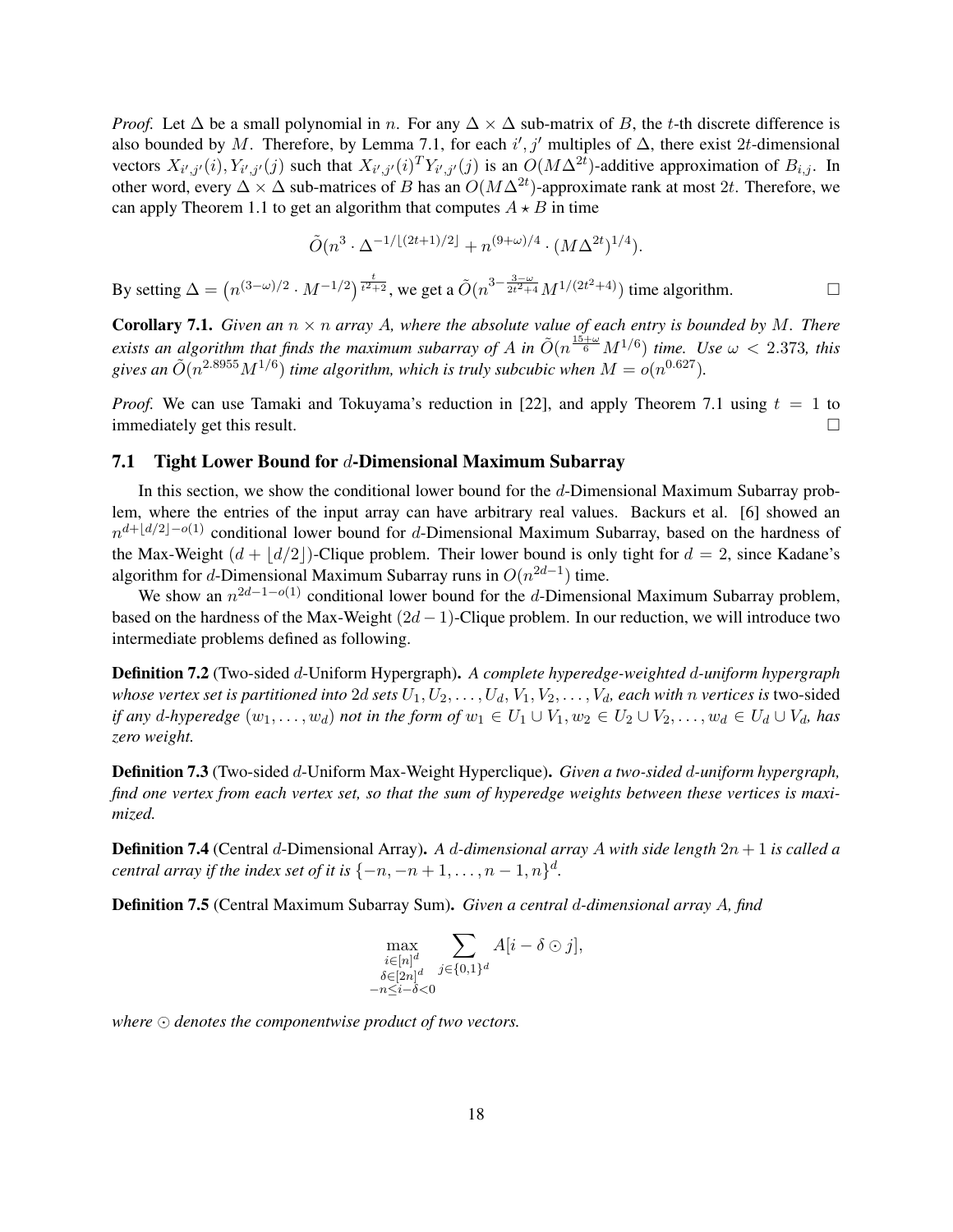Central Maximum Subarray Sum asks to find a subarray whose  $2^d$  corners are in each of the  $2^d$  quadrants, such that the sum of values on its corners is maximized. Backurs et al. [6] showed an  $O(n^d)$  time reduction from the Central Maximum Subarray Sum problem to the Maximum Subarray problem in d-dimension. Thus, any (higher than  $n^d$ ) lower bound for the Central Maximum Subarray Sum problem would imply the same lower bound for the Maximum Subarray problem. In the rest of this section, we will first show a reduction from Max-Weight  $(2d - 1)$ -Clique problem to Two-sided d-Uniform Max-Weight Hyperclique problem, and then show a reduction from the Two-sided d-Uniform Max-Weight Hyperclique problem to the Central Maximum Subarray Sum problem. If the well-known Max-Weight  $(2d - 1)$ -Clique Hypothesis is true, the Central Maximum Subarray Sum problem would have an  $n^{2d-1-o(1)}$  lower bound, and thus the Maximum Subarray problem would share the  $n^{2d-1-o(1)}$  lower bound due to Backurs et al.'s reduction.

**Lemma 7.2.** If there exists an  $O(n^{2d-1-\epsilon})$  time algorithm (for  $\epsilon > 0$ ) for the Two-sided d-Uniform Max-*Weight Hyperclique problem, then there exists an*  $O(n^{2d-1-\epsilon})$  *time algorithm for Max-Weight* (2d – 1)-*Clique problem.*

*Proof.* Let  $G = (V_1 \cup V_2 \cup \cdots \cup V_{2d-1}, E)$  be a  $(2d - 1)$ -partite graph. We will construct a Two-sided d-Uniform Hypergraph  $G' = (U_1 \cup U_2 \cup \cdots \cup U_{2d}, E')$  such that the maximum  $(2d - 1)$ -clique weight of G is equal to the maximum (2d)-hyperclique weight of  $G'$ . For simplicity, assume n is a power of 2, and we will index the vertices in each vertex set from 0.

The first  $2d - 1$  vertex sets of G' are copies of the vertex sets of G. Specifically,  $U_i$  is a copy of  $V_i$  for any  $i \leq 2d - 1$ .  $U_{2d}$ , however, encodes something different. Assume we pick  $v_i \in V_i$  to be the  $s_i$ -th vertex in  $V_i$ , then intuitively,  $U_{2d}$  encodes  $s_{d+1}\oplus s_{d+2}\oplus\cdots\oplus s_{2d-1}$ , where  $\oplus$  is the bitwise exclusive-or operation.

We initialize all hyperedge weights of  $G'$  to 0, and increase these weights incrementally by considering edges of G one by one.

For any  $1 \le i < j \le 2d - 1$ , pick an edge  $(v_i, v_j) \in V_i \times V_j$ , with weight  $w(v_i, v_j)$ . Let  $u_i, u_j$  be the copies of  $v_i$ ,  $v_j$  in the hypergraph G'. First consider the case when  $j \neq i+d$ . This is the case when there exist arbitrarily weighted hyperedges that contain both  $u_i$  and  $u_j$ . Let  $S := \{k \in [d] : k \not\equiv i \pmod{d} \}$  and  $k \not\equiv j$ (mod d)}. We enumerate every  $n^{d-2}$  combinations of vertices  $u'_k \in U_k$  for  $k \in S$ , and add  $w(v_i, v_j)$  to the hyperedge between the d vertices  $u_i, u_j$  and  $u'_k$  where  $k \in S$ .

The case when  $j = i + d$  is more interesting, since all hyperedges in G' that contain both  $u_i$  and  $u_j$  must have zero weight, because of the definition of Two-sided d-Uniform Hypergraph. However, we can encode  $w(v_i, v_j)$  via the extra vertex set  $U_{2d}$ . Let  $u_j$  be the  $s_j$ -th vertex in  $U_j$ . We enumerate all  $n^{d-2}$  combinations of indices  $s'_{d+1}, s'_{d+2}, \ldots, s'_{j-1}, s'_{j+1}, \ldots, s'_{2d}$ , such that  $s'_{d+1} \oplus s'_{d+2} \oplus \cdots \oplus s'_{j-1} \oplus s_j \oplus s'_{j+1} \oplus \cdots \oplus s'_{2d-1} =$  $s'_{2d}$ . Let the  $s'_{k}$ -th vertex in  $\tilde{U}_{k}$  be  $u'_{k}$  for any  $k \in \{d+1, d+2, \ldots, j-1, j+1, \ldots, 2d\}$ . We add  $w(v_{i}, v_{j})$ to the hyperedge that consists of  $u_i$  and  $u'_k$  for every  $k \in \{d+1, d+2, \ldots, j-1, j+1, \ldots, 2d\}$ .

Finally, enumerate all combinations of  $s_{d+1}, s_{d+2}, \ldots, s_{2d}$  such that  $s_{d+1} \oplus s_{d+2} \oplus \cdots s_{2d-1} \neq s_{2d}$ . Let  $u_k$  be the  $s_k$ -th vertex in  $U_k$ , for every  $d+1 \leq k \leq 2d$ . We set the weight of the hyperedge that consists of  $u_{d+1}, u_{d+2}, \ldots, u_{2d}$  to  $-M'$  for some large enough M'. If all edge weights in G are numbers in  $[-M, M]$ , we can set  $M'$  to be  $100d^{10}M$ .

The construction of G' takes  $O(n^d)$  time, since for each edge  $(v_i, v_j)$  in G, we enumerate  $O(n^{d-2})$ hyperedges. It remains to show that the maximum weight of  $(2d - 1)$ -cliques in G is equal to the maximum  $(2d)$ -hyperclique weight of  $G'$ .

Pick any 2d indices  $s_1, s_2, \ldots, s_{2d}$ . Let  $u_i$  be the  $s_i$ -th vertex in  $U_i$ . If  $s_{d+1} \oplus s_{d+2} \oplus \cdots \oplus s_{2d-1} \neq s_{2d}$ , then there will be a  $-M'$  weight on the hyperedge  $(u_{d+1}, u_{d+2}, \ldots, u_{2d})$ , so the weight of the hyperclique  $u_1, u_2, \ldots, u_{2d}$  can never be maximum. Therefore, we are forced to pick  $s_{2d} = s_{d+1} \oplus s_{d+2} \oplus \cdots \oplus s_{d+1}$  $s_{2d-1}$ . In this case, the weight of the hyperclique  $(u_1, u_2, \ldots, u_{2d})$  is equal to the weight of the clique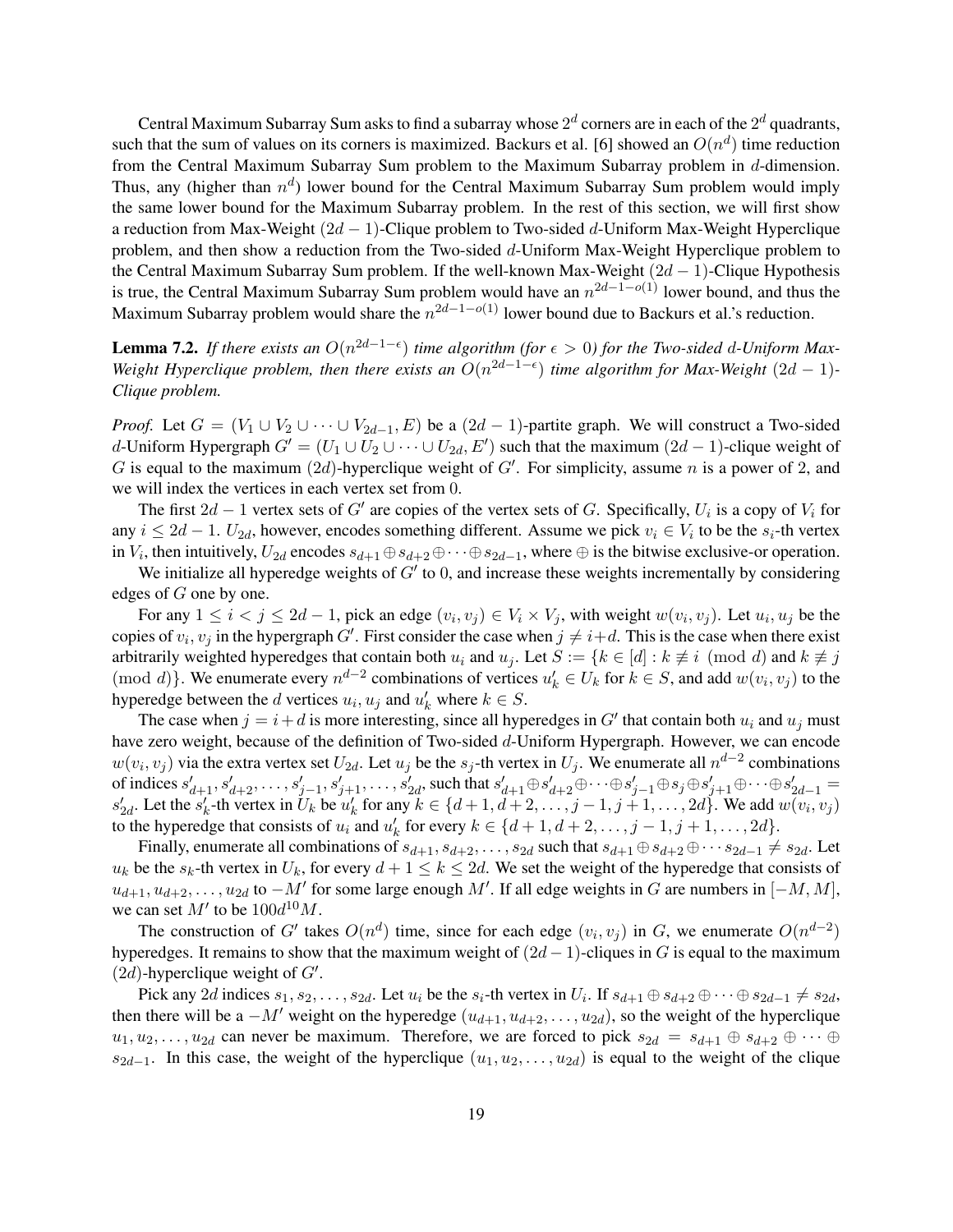$(v_1, v_2, \ldots, v_{2d-1})$ , where  $v_i$  is a copy of  $u_i$  for each  $i < 2d$ . Thus, if we invoke the  $O(n^{2d-1-\epsilon})$  algorithm for the Two-sided d-Uniform Max-Weight Hyperclique problem on  $G'$ , we get the Max-Weight  $(2d - 1)$ -Clique on  $G$ .

Lemma 7.3. *If there exists an* O(n 2d−1− ) *time algorithm for the* d*-Dimensional Central Maximum Subarray Sum problem, then there exists an* O(n 2d−1− ) *time algorithm for the Two-sided* d*-Uniform Max-Weight Hyperclique problem.*

*Proof.* Take any Two-sided d-Uniform Hypergraph  $G = (V_1 \cup V_2 \cdots V_d \cup U_1 \cup U_2 \cdots \cup U_d, E)$ , we index the vertices in  $V_i$  and  $U_i$  from 1. We will construct a d-Dimensional Central Array A based on G such that the central maximum subarray sum of  $A$  is equal to the maximum  $2d$ -hyperclique of  $G$ . If any entry of vector  $i \in \{-n, \ldots, n\}^d$  is 0, we set  $A[i]$  to be 0, since they are not relevant to the central maximum subarray sum of A. For any other index i, we choose d vertices  $w_1, w_2, \ldots, w_d$  from the graph G based on i. If  $i_r > 0$  for some r, we choose  $w_r$  to be the  $i_r$ -th vertex in  $V_r$ ; otherwise, we choose  $w_r$  to be the  $(-i_r)$ -th vertex in  $U_r$ . We set  $A[r]$  to be the weight of the hyperedge connecting  $w_1, w_2, \ldots, w_d$ .

Pick any 2d vertices  $v_1 \in V_1, v_2 \in V_2, \ldots, v_d \in V_d, u_1 \in U_1, u_2 \in U_2, \ldots, u_d \in U_d$ . Define two d-dimensional vectors  $\vec{v}$  and  $\vec{u}$ , such that  $\vec{v}_i$  is the index of  $v_i$  in  $V_i$ , and  $\vec{u}_i$  is the index of  $u_i$  in  $V_i$ . For any  $j \in \{0,1\}^d$ , let i be a d-dimensional vector such that  $i_r = \vec{v}_r$  if  $j_r = 0$ , and  $i_r = -\vec{u}_r$  if  $j_r = 1$ . Also, let W be a set of d vertices  $\bigcup_{1 \leq r \leq d} \{if \ j_r = 0 \text{ then } v_r \text{ else } u_r\}.$  The entry  $A[i]$  is exactly the weight of the hyperedge between vertices in  $W$ . Thus, the sum of all corners of the subarray whose two opposite corners are  $\vec{v}$  and  $-\vec{u}$  is equal to the weight of the hyperclique  $(v_1, v_2, \ldots, v_d, u_1, u_2, \ldots, u_d)$ .

Conversely, for any subarray of A whose  $2^d$  corners are in different quadrants, there exists a hyperclique in G whose 2d vertices are from different vertex sets, by a similar argument.

Thus, the central maximum subarray sum of A is equal to the max-weight  $2d$ -hyperclique of G, so we can invoke the  $O(n^{2d-1-\epsilon})$  algorithm of d-Dimensional Central Maximum Subarray Sum problem to output the max-weight 2d-hyperclique of G.  $\Box$ 

Lemma 7.2, Lemma 7.3, together with the reduction from Central Maximum Subarray Sum to Maximum Subarray [6] imply Theorem 1.3.

#### 7.2 Lower Bound for Maximum Subarray with Bounded Weight

In Section 7.1, we showed a tight conditional lower bound for d-Dimensional Maximum Subarray with real valued weights. In Section 4, we also showed an algorithm that is better than this conditional lower bound, for 2D Maximum Subarray with bounded integer weights. A natural question arises: Can we prove some conditional lower bound for d-Dimensional Maximum Subarray when the numbers in the array are bounded integers?

In this section, we answer this question positively by proving Theorem 1.4. We notice that the reduction from Two-sided d-Uniform Max-Weight Hyperclique problem to Central Maximum Subarray Sum (Lemma 7.3), and the reduction from Central Maximum Subarray Sum to Maximum Subarray (presented in [6]) only increase the largest absolute value of weights by a constant factor. Therefore, we only need to show a conditional lower bound for Two-sided  $d$ -Uniform Max-Weight Hyperclique when the weights of the hyperedges are bounded integers. Therefore, Theorem 1.4 follows from the following lemma.

Lemma 7.4. *If there exists an* O(n 2d−2− ) *algorithm (for* > 0*) for the Two-sided* d*-Uniform Max-Weight Hyperclique problem where the hyperedges have bounded integer weights, then there exists an*  $O(n^{2d-2-\epsilon})$ *algorithm for the* 3*-Uniform*  $(2d - 2)$ *-Hyperclique problem.*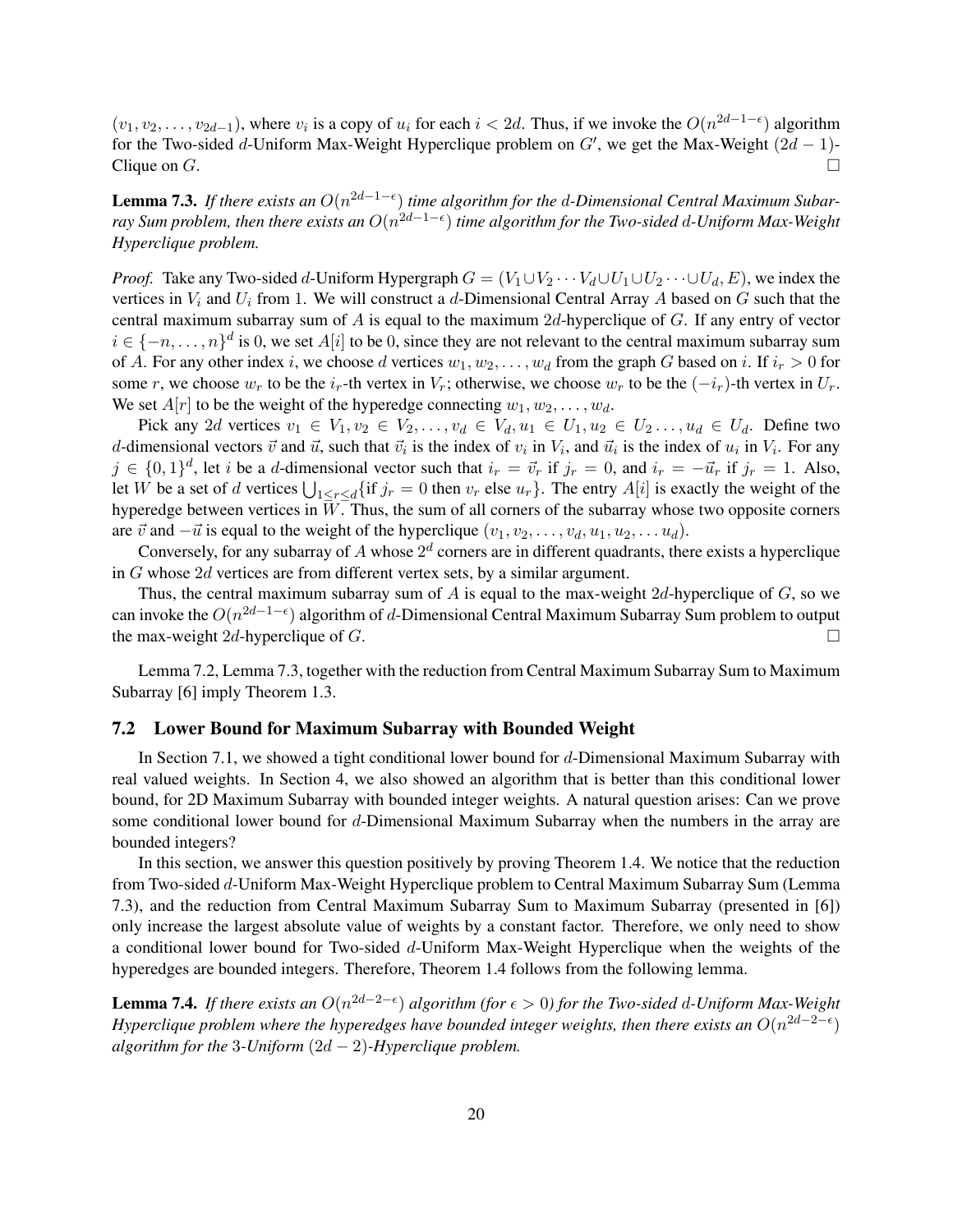*Proof.* The proof has a similar spirit as the proof to Lemma 7.2. For simplicity, we denote a 3-Uniform Hypergraph G as  $(V_1 \cup V_2 \cup \ldots \cup V_{d-1} \cup U_1 \cup U_2 \cup \cdots \cup U_{d-1}, E)$ . Note that even though the vertex sets of G are not partitioned to two parts naturally, we used  $V_i$  for one half and  $U_i$  for the other half. Also assume n is a power of 2 for simplicity.

Create a two-sided *d*-uniform hypergraph  $G' = (V'_1 \cup V'_2 \cup \cdots \cup V'_d \cup U'_1 \cup U'_2 \cup \cdots \cup U'_d, E')$ , where  $V_i'$  is a copy of  $V_i$  for any  $i \leq d-1$ , and  $U_i'$  is a copy of  $U_i$  for any  $i \leq d-1$ . If we pick the  $s_i$ -th vertex  $v_i'$ from  $V'_i$ , then  $V'_d$  encodes the information  $s_1 \oplus s_2 \oplus \cdots \oplus s_{d-1}$ . Similarly, if we pick the  $t_i$ -th vertex  $u'_i$  from  $U'_i$ , then  $U'_d$  encodes the information  $t_1 \oplus t_2 \oplus \cdots \oplus t_{d-1}$ . We call  $V_i$  and  $U_i$  corresponding vertex sets; we also call  $V_i^j$  and  $U_i^j$  corresponding vertex sets. For any vertex set S, we use  $S[k]$  to denote the k-th vertex in S, indexed from 0. We initialize all edge weights of  $G'$  to 0.

Every 3-hyperedge  $(a, b, c) \in E$  will increase the weight of some hyperedges in G' by 1. First assume no two vertices in  $\{a, b, c\}$  are from a pair of corresponding vertex sets. Let  $a', b', c'$  be  $a, b, c$ 's copies in G', respectively. Take any hyperedege e' in G' that contains  $\{a', b', c'\}$  and  $d-3$  other vertices from the first half of the vertex sets, so that every pair of corresponding vertex sets contains exactly one vertex. We increment the weight of any such hyperedge  $e'$  by 1.

If two vertices in  $\{a, b, c\}$  are from a pair of corresponding vertex sets, then without loss of generality, we can assume  $a \in V_i, b \in U_i$ . When  $c \in V_j$  for some  $j \neq i$ , we increment all hyperedges consisting of vertices  $V'_1[s_1], \ldots, V'_{i-1}[s_{i-1}], U'_i[t_i], V'_{i+1}[s_{i+1}], \ldots, V'_d[s_d]$ , where  $U_i[t_i] = b, V_j[s_j] = c$  and  $V_i \left[ \bigoplus_{1 \leq k \leq d, k \neq i} s_k \right] = a$ . It is symmetric when  $c \in U_j$  for some  $j \neq i$ : we increment all hyperedges consisting of vertices  $U'_1[t_1], \ldots, U'_{i-1}[t_{i-1}], V'_i[s_i], U'_{i+1}[t_{i+1}], \ldots, U'_d[t_d]$ , where  $V_i[s_i] = a, U_j[t_j] = c$ and  $U_i \left[ \bigoplus_{1 \leq k \leq d, k \neq i} t_k \right] = b.$ 

Finally, for any  $s_1, s_2, \ldots, s_d$  such that  $s_1 \oplus s_2 \oplus \cdots \oplus s_{d-1} \neq s_d$ , we set the weight of the edge consisting of  $V'_1[s_1], V'_2[s_2], \ldots, V'_d[s_d]$  to be  $-M$  for  $M = 100d^{10}$ . Symmetrically, for any  $t_1, t_2, \ldots, t_d$ such that  $t_1 \oplus t_2 \oplus \cdots \oplus t_{d-1} \neq t_d$ , we set the weight of the edge consisting of  $U'_1[t_1], U'_2[t_2], \ldots, U'_d[t_d]$  to be  $-M$ .

The maximum absolute value of hyperedge weight of  $G'$  is  $M$ , which is a constant when  $d$  is a constant. By construction, G has a  $(2d - 2)$ -hyperclique if and only if the max-weight hyperclique of G' has weight  $\binom{2d-2}{2}$  $\binom{3}{3}$ . Thus, we can solve 3-Uniform  $(2d - 2)$ -Hyperclique by invoking the assumed algorithm for the Two-sided d-Uniform Max-Weight Hyperclique problem.

 $\Box$ 

### References

- [1] Amir Abboud, Karl Bringmann, Holger Dell, and Jesper Nederlof. More consequences of falsifying SETH and the orthogonal vectors conjecture. In *Proceedings of the 50th Annual ACM SIGACT Symposium on Theory of Computing, STOC 2018, Los Angeles, CA, USA, June 25-29, 2018*, pages 253–266, 2018.
- [2] Pankaj K. Agarwal and Jir´ı Matousek. On range searching with semialgebraic sets. *Discrete & Computational Geometry*, 11(4):393–418, 1994.
- [3] Rakesh Agrawal, Tomasz Imielinski, and Arun N. Swami. Mining association rules between sets of items in large databases. In *Proceedings of the 1993 ACM SIGMOD International Conference on Management of Data, Washington, DC, USA, May 26-28, 1993.*, pages 207–216, 1993.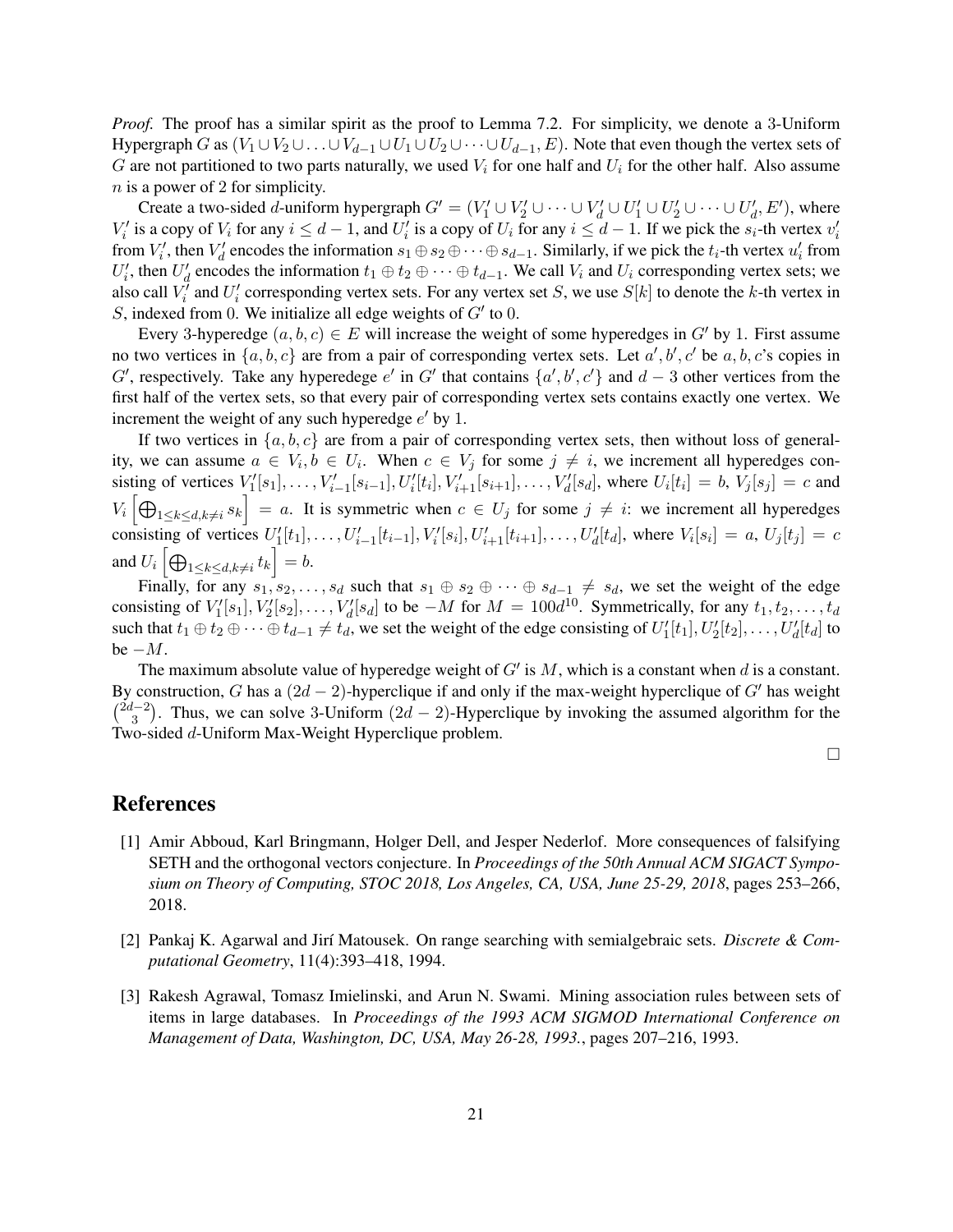- [4] Noga Alon, Zvi Galil, and Oded Margalit. On the exponent of the all pairs shortest path problem. *J. Comput. Syst. Sci.*, 54(2):255–262, 1997.
- [5] Noga Alon, Troy Lee, Adi Shraibman, and Santosh Vempala. The approximate rank of a matrix and its algorithmic applications: Approximate rank. In *Proceedings of the Forty-fifth Annual ACM Symposium on Theory of Computing*, STOC 2013, pages 675–684, 2013.
- [6] Arturs Backurs, Nishanth Dikkala, and Christos Tzamos. Tight hardness results for maximum weight rectangles. In *43rd International Colloquium on Automata, Languages, and Programming, ICALP 2016, July 11-15, 2016, Rome, Italy*, pages 81:1–81:13, 2016.
- [7] Jon Bentley. Programming pearls: Perspective on performance. *Commun. ACM*, 27(11):1087–1092, November 1984.
- [8] Jon Louis Bentley. Algorithm design techniques. *Commun. ACM*, 27(9):865–871, 1984.
- [9] Karl Bringmann, Fabrizio Grandoni, Barna Saha, and Virginia Vassilevska Williams. Truly sub-cubic algorithms for language edit distance and rna-folding via fast bounded-difference min-plus product. In *IEEE 57th Annual Symposium on Foundations of Computer Science, FOCS 2016, 9-11 October 2016, Hyatt Regency, New Brunswick, New Jersey, USA*, pages 375–384, 2016.
- [10] Timothy M Chan. More algorithms for all-pairs shortest paths in weighted graphs. *SIAM Journal on Computing*, 39(5):2075–2089, 2010.
- [11] Timothy M Chan, Stephane Durocher, Kasper Green Larsen, Jason Morrison, and Bryan T Wilkinson. Linear-space data structures for range mode query in arrays. *Theory of Computing Systems*, 55(4):719– 741, 2014.
- [12] Michael J Fischer and Albert R Meyer. Boolean matrix multiplication and transitive closure. In *12th Annual Symposium on Switching and Automata Theory, SWAT 1971*, pages 129–131. IEEE, 1971.
- [13] Takeshi Fukuda, Yasuhiko Morimoto, Shinichi Morishita, and Takeshi Tokuyama. Constructing efficient decision trees by using optimized numeric association rules. In *Proceedings of 22th International Conference on Very Large Data Bases, VLDB 1996, September 3-6, 1996, Mumbai (Bombay), India*, pages 146–155, 1996.
- [14] Takeshi Fukuda, Yasuhiko Morimoto, Shinichi Morishita, and Takeshi Tokuyama. Data mining using two-dimensional optimized accociation rules: Scheme, algorithms, and visualization. In *Proceedings of the 1996 ACM SIGMOD International Conference on Management of Data, Montreal, Quebec, Canada, June 4-6, 1996.*, pages 13–23, 1996.
- [15] Takeshi Fukuda, Yasuhiko Morimoto, Shinichi Morishita, and Takeshi Tokuyama. Data mining with optimized two-dimensional association rules. *ACM Trans. Database Syst.*, 26(2):179–213, 2001.
- [16] François Le Gall. Powers of tensors and fast matrix multiplication. In *International Symposium on Symbolic and Algebraic Computation, ISSAC 2014, Kobe, Japan, July 23-25, 2014*, pages 296–303, 2014.
- [17] Andrew V. Goldberg. Scaling algorithms for the shortest paths problem. *SIAM J. Comput.*, 24(3):494– 504, 1995.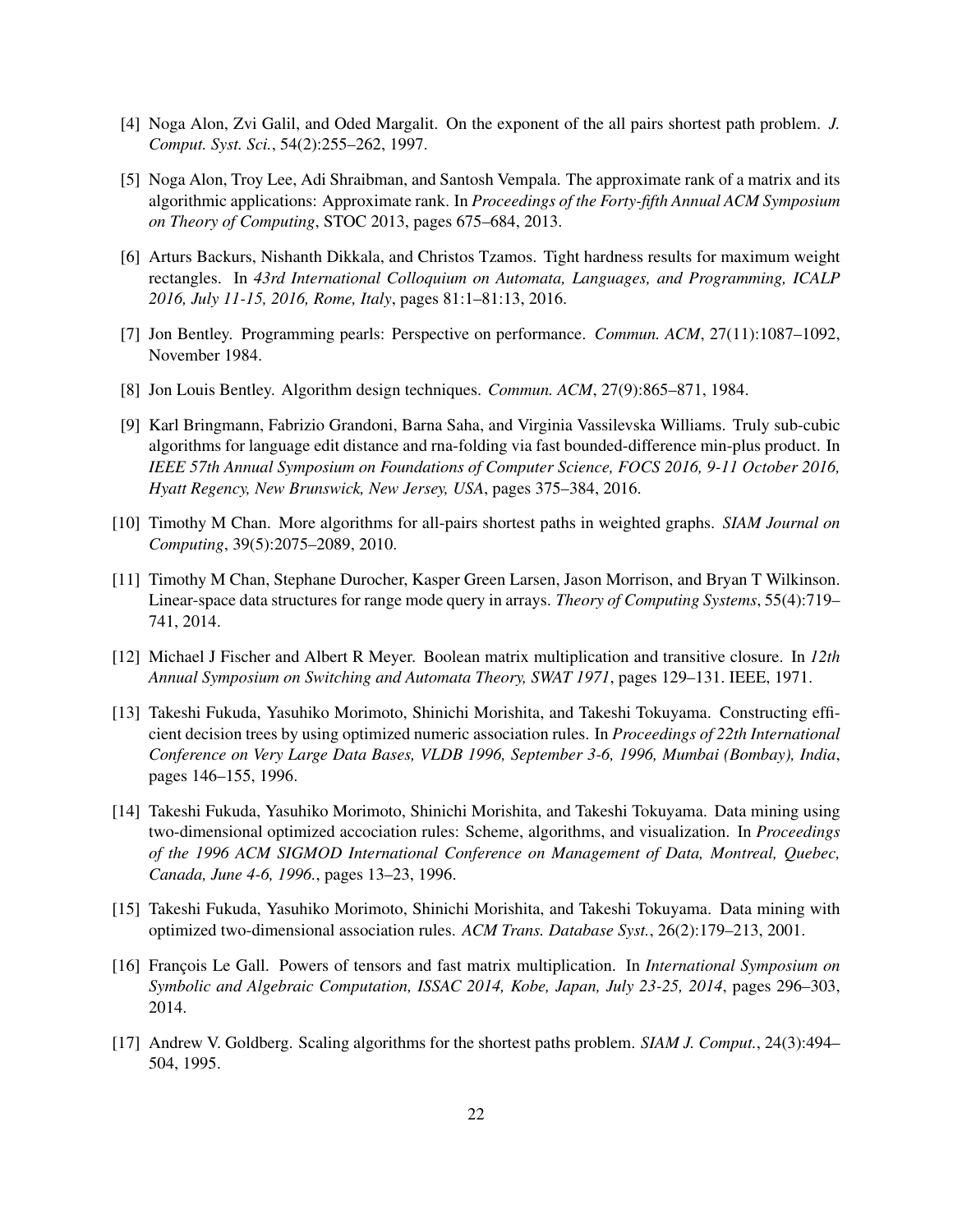- [18] Andrea Lincoln, Virginia Vassilevska Williams, and R. Ryan Williams. Tight hardness for shortest cycles and paths in sparse graphs. In *Proceedings of the Twenty-Ninth Annual ACM-SIAM Symposium on Discrete Algorithms, SODA 2018, New Orleans, LA, USA, January 7-10, 2018*, pages 1236–1252, 2018.
- [19] Jiri Matousek. Reporting points in halfspaces. *Computational Geometry*, 2(3):169–186, 1992.
- [20] Avi Shoshan and Uri Zwick. All pairs shortest paths in undirected graphs with integer weights. In *40th Annual Symposium on Foundations of Computer Science, FOCS 1999, 17-18 October, 1999, New York, NY, USA*, pages 605–615, 1999.
- [21] Tadao Takaoka. Efficient algorithms for the maximum subarray problem by distance matrix multiplication. *Electr. Notes Theor. Comput. Sci.*, 61:191–200, 2002.
- [22] Hisao Tamaki and Takeshi Tokuyama. Algorithms for the maxium subarray problem based on matrix multiplication. In *SODA*, volume 1998, pages 446–452, 1998.
- [23] Virginia Vassilevska and Ryan Williams. Finding a maximum weight triangle in  $n^{3-\Delta}$  time, with applications. In *Proceedings of the thirty-eighth annual ACM symposium on Theory of computing*, pages 225–231. ACM, 2006.
- [24] Virginia Vassilevska Williams. Multiplying matrices faster than Coppersmith-Winograd. In *Proceedings of the 44th Symposium on Theory of Computing Conference, STOC 2012, New York, NY, USA, May 19 - 22, 2012*, pages 887–898, 2012.
- [25] Virginia Vassilevska Williams. On some fine-grained questions in algorithms and complexity. In *Proceedings of the International Congress of Mathematicians*, page to appear, 2018.
- [26] Virginia Vassilevska Williams and R. Ryan Williams. Subcubic equivalences between path, matrix, and triangle problems. *J. ACM*, 65(5):27:1–27:38, 2018.
- [27] Ryan Williams. A new algorithm for optimal 2-constraint satisfaction and its implications. *Theor. Comput. Sci.*, 348(2-3):357–365, 2005.
- [28] Ryan Williams. Faster all-pairs shortest paths via circuit complexity. In *Proceedings of the forty-sixth annual ACM symposium on Theory of computing*, pages 664–673. ACM, 2014.
- [29] Kunikazu Yoda, Takeshi Fukuda, Yasuhiko Morimoto, Shinichi Morishita, and Takeshi Tokuyama. Computing optimized rectilinear regions for association rules. In *Proceedings of the Third International Conference on Knowledge Discovery and Data Mining KDD 1997, Newport Beach, California, USA, August 14-17, 1997*, pages 96–103, 1997.
- [30] Raphael Yuster. Efficient algorithms on sets of permutations, dominance, and real-weighted APSP. In *Proceedings of the Twentieth Annual ACM-SIAM Symposium on Discrete Algorithms, SODA 2009, New York, NY, USA, January 4-6, 2009*, pages 950–957, 2009.
- [31] Uri Zwick. All pairs shortest paths using bridging sets and rectangular matrix multiplication. *J. ACM*, 49(3):289–317, 2002.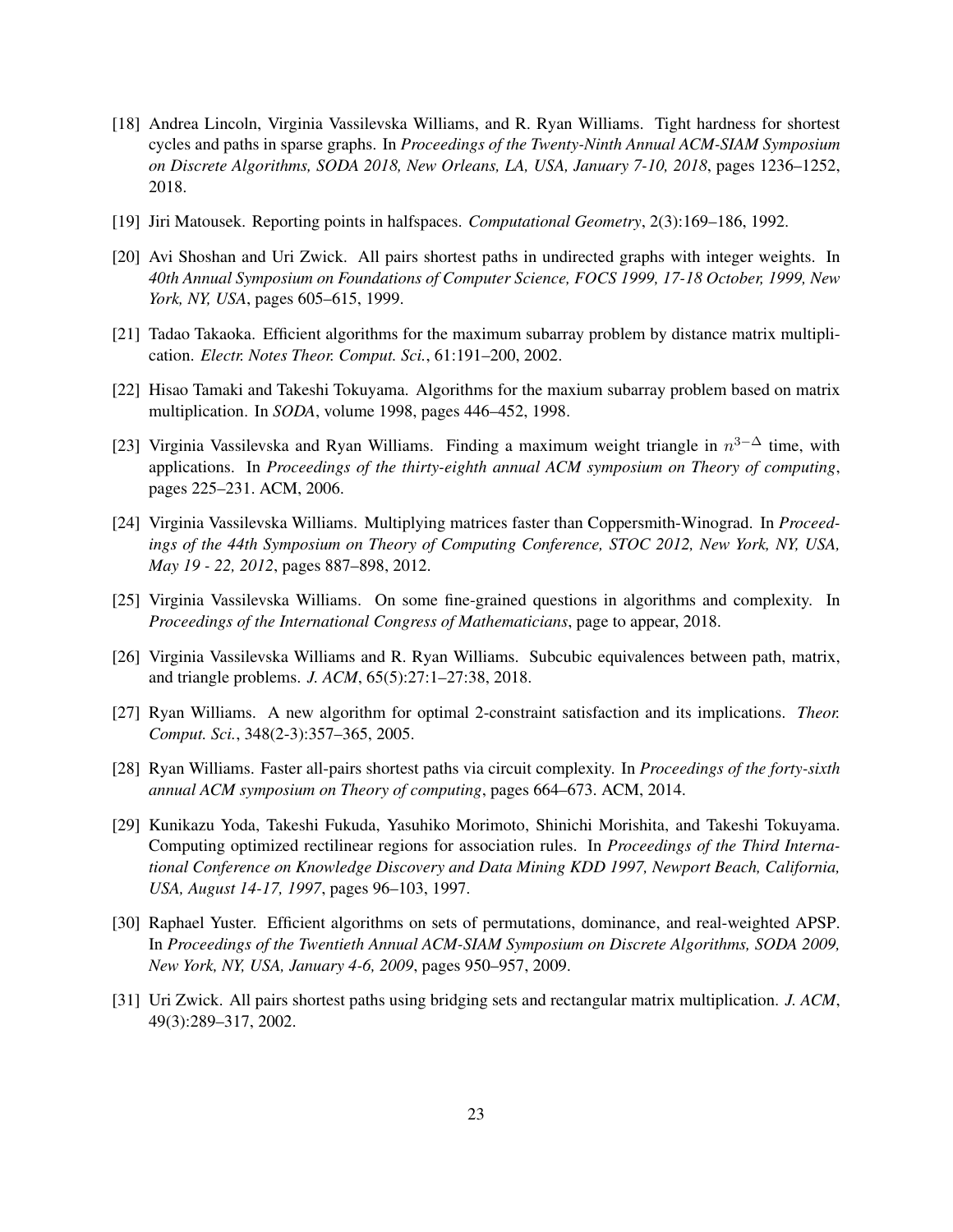### A Derandomization of the Main Algorithm

The only randomness used by the algorithm is to sample random  $j^r \in [n]$  in Phase 2. In order to remove this randomness, we need to first define the following notion of *approximately relevant triples*.

**Definition A.1.** A triple  $(i, k, j)$ , where  $k \in I(k')$ ,  $j \in I(j')$  for some  $k', j'$  divisible by  $\Delta$ , is called  $\mathit{approximately}$  relevant if  $\left|A_{i,k}+X_{k',j'}(k)^TY_{k',j'}(j)-\tilde{C}_{i,j}\right|\leq 4W.$ 

Approximately relevant triples are strongly related to weakly relevant triples by the following lemma.

Lemma A.1. *Any weakly relevant triple* (i, k, j) *is also approximately relevant.*

*Proof.* Consider

$$
\left| \left( A_{i,k} + X_{k',j'}(k)^T Y_{k',j'}(j) - \tilde{C}_{i,j} \right) - \left( A_{i,k} + B_{k,j} - \tilde{C}_{i,j} \right) \right|
$$
  
=  $|X_{k',j'}(k)^T Y_{k',j'}(j) - B_{k,j}| \le W$ 

Therefore, by the simple inequality  $||a| - |b|| \le |a - b|$ , we know that

$$
\left| \left| A_{i,k} + X_{k',j'}(k)^T Y_{k',j'}(j) - \tilde{C}_{i,j} \right| - \left| A_{i,k} + B_{k,j} - \tilde{C}_{i,j} \right| \right| \leq W.
$$

For any weakly relevant triple  $(i, k, j)$ ,  $\left| A_{i,k} + B_{k,j} - \tilde{C}_{i,j} \right| \leq 3W$  by definition. Since the difference between it and  $\left| A_{i,k} + X_{k',j'}(k)^T Y_{k',j'}(j) - \tilde{C}_{i,j} \right|$  is bounded by W, the latter cannot exceed 4W, which means  $(i, k, j)$  is approximately relevant.

Therefore, in order to cover approximately relevant triples, when computing  $A^r \star B^r$ , we need to keep all entries of  $A<sup>r</sup>$  that have absolute value at most 5W, but it won't change time complexity.

After we sample some  $j^r$ , if the number of uncovered, approximately relevant triples is  $O(n^3/\rho)$ , then by Lemma A.1, the number of uncovered, weakly relevant triples is  $O(n^3/\rho)$  as well. In the rest of this section, we show how to *deterministically* choose the set of  $j<sup>r</sup>$ , so that the number of uncovered, approximately relevant triples is  $O(n^3/\rho)$  after computing  $A^r \star B^r$  for all  $j^r$ .

We first notice that a triple  $(i, k, j)$  is approximately relevant if and only if  $A_{i,k} + X_{k',j'}(k)^T Y_{k',j'}(j)$  –  $\tilde{C}_{i,j} \le 4W$ , since this quantity can never be smaller than  $-4W$ . Fix  $i', k', j', i \in I(i')$ . For every  $j \in I(j')$ , we add the point  $\begin{bmatrix} -\tilde{C}_{i,j} \\ V \end{bmatrix}$  $Y_{k',j'}(j)$ to the geometric data structure. This takes  $\tilde{O}(n^3/\Delta)$  time. Then for each  $k \in I(k')$ , we use the geometric data structure to list points in the half-space  $\begin{bmatrix} -A_{i,k} \\ V_{i,k} \end{bmatrix}$  $X_{k',j'}(k)$  $\int_0^T x \le 4W$ . It will

take  $\tilde{O}(n^3 \cdot \Delta^{-1/[(d+1)/2]}) + O(\text{total number of points listed}).$  For each  $(i, k)$  pair, if we stop listing j as soon as we get  $n/\rho$  values of j, the total number of points listed would be  $O(n^3/\rho)$ .

Finally, for the  $(i, k)$  pairs that have less than  $n/\rho$  values of j listed, we ignore these pairs. For every other pair  $(i, k)$ , we have a set  $S(i, k)$  that contains  $n/\rho$  values of j such that  $(i, k, j)$  is approximately relevant. We need to find a set of  $j^r$  that intersects with each of these  $S(i, k)$  sets. By the standard greedy algorithm for hitting set/set cover, we can choose  $\tilde{O}(\rho)$  different j<sup>r</sup> in  $\tilde{O}(n^3/\rho)$  time, so that each  $S(i,k)$ contains at least one  $j^r$  we choose.

The other parts of the algorithm proceed similarly, and it will have the same running time as the *randomized* version.